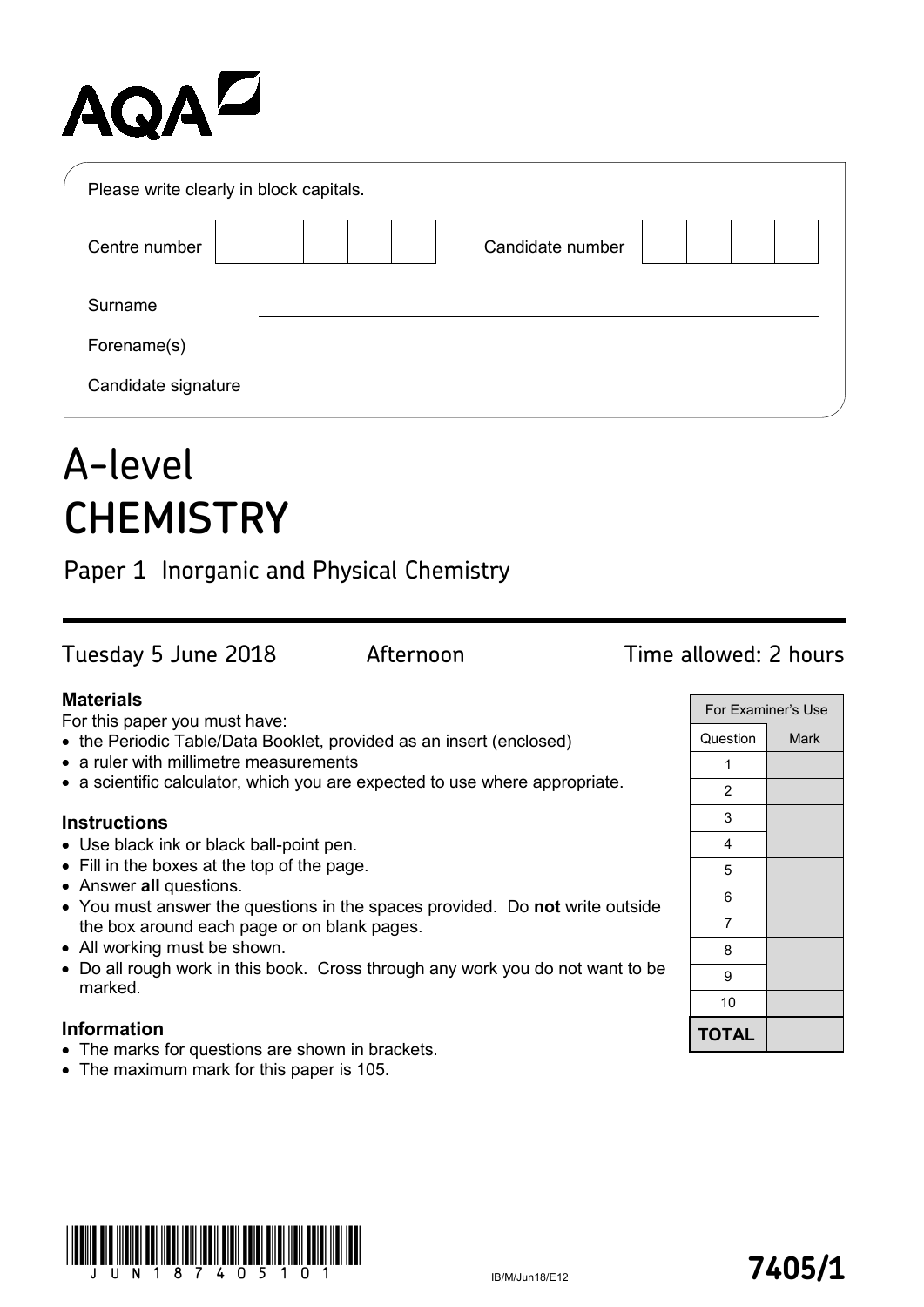

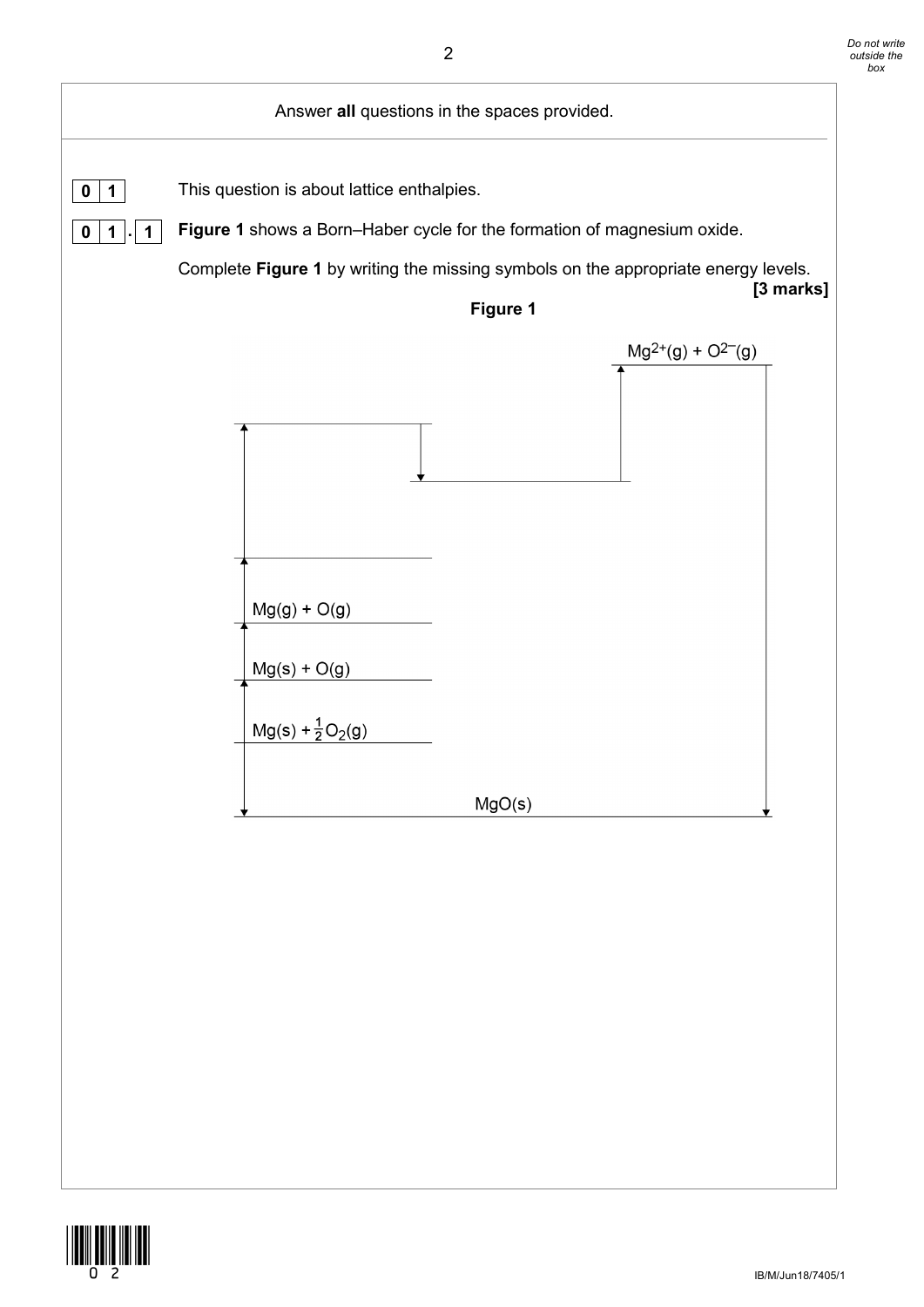**0 1 . 2 Table 1** contains some thermodynamic data.

| abl |  |
|-----|--|
|-----|--|

|                                           | <b>Enthalpy change</b><br>/ $kJ$ mol <sup>-1</sup> |
|-------------------------------------------|----------------------------------------------------|
| Enthalpy of formation for magnesium oxide | $-602$                                             |
| Enthalpy of atomisation for magnesium     | $+150$                                             |
| First ionisation energy for magnesium     | +736                                               |
| Second ionisation energy for magnesium    | +1450                                              |
| Bond dissociation enthalpy for oxygen     | +496                                               |
| First electron affinity for oxygen        | $-142$                                             |
| Second electron affinity for oxygen       | +844                                               |

Calculate a value for the enthalpy of lattice formation for magnesium oxide.

**[3 marks]**

Enthalpy of lattice formation  $kJ \text{ mol}^{-1}$ 

**6**

**Turn over for the next question**

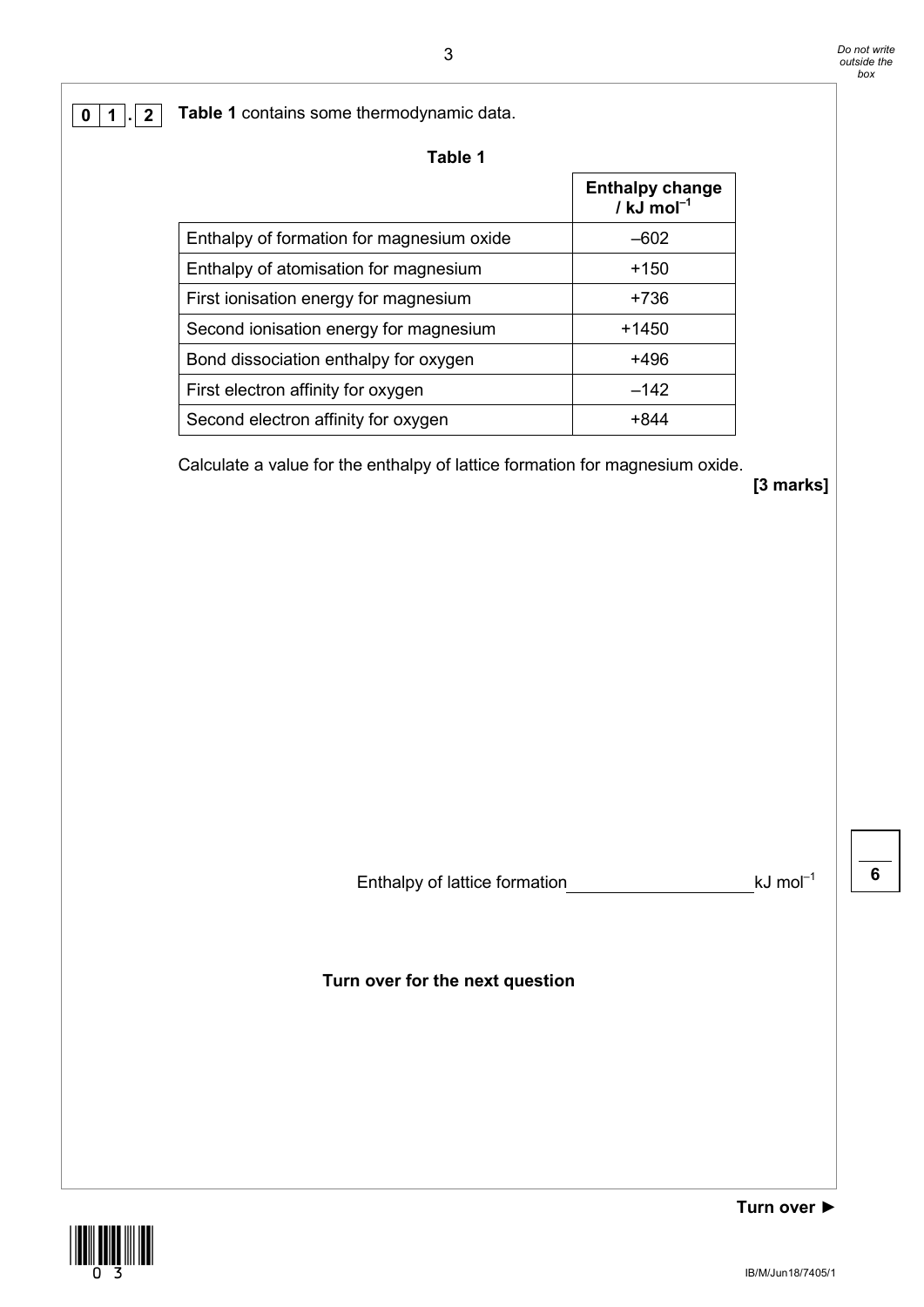| $\mathbf{2}$<br>$\mathbf 0$<br>$\overline{2}$<br>0<br>1 | Nitrogen and hydrogen were mixed in a 1:3 mole ratio and left to reach equilibrium in<br>a flask at a temperature of 550 K. The equation for the reaction between nitrogen and<br>hydrogen is shown.<br>$N_2(g) + 3H_2(g) \rightleftharpoons 2NH_3(g)$<br>When equilibrium was reached, the total pressure in the flask was 150 kPa and the<br>mole fraction of $NH3(g)$ in the mixture was 0.80<br>Calculate the partial pressure of each gas in this equilibrium mixture.<br>[3 marks] |  |
|---------------------------------------------------------|------------------------------------------------------------------------------------------------------------------------------------------------------------------------------------------------------------------------------------------------------------------------------------------------------------------------------------------------------------------------------------------------------------------------------------------------------------------------------------------|--|
| $\overline{2}$<br>$\overline{2}$<br>0                   | Partial pressure of nitrogen<br>kPa<br>Partial pressure of hydrogen<br>kPa<br>Partial pressure of ammonia<br>kPa<br>Give an expression for the equilibrium constant $(K_0)$ for this reaction.<br>[1 mark]<br>$K_{p}$                                                                                                                                                                                                                                                                    |  |

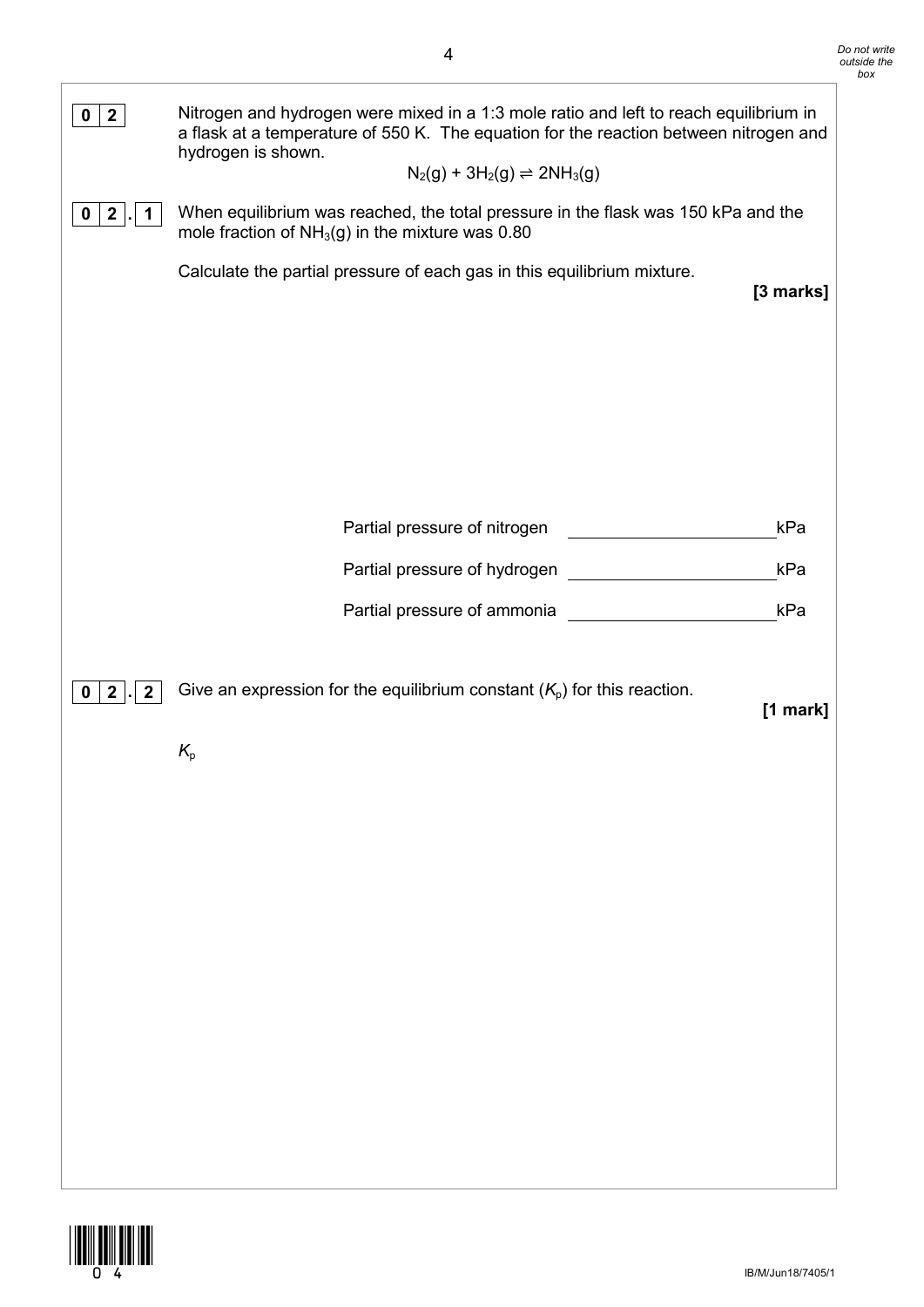



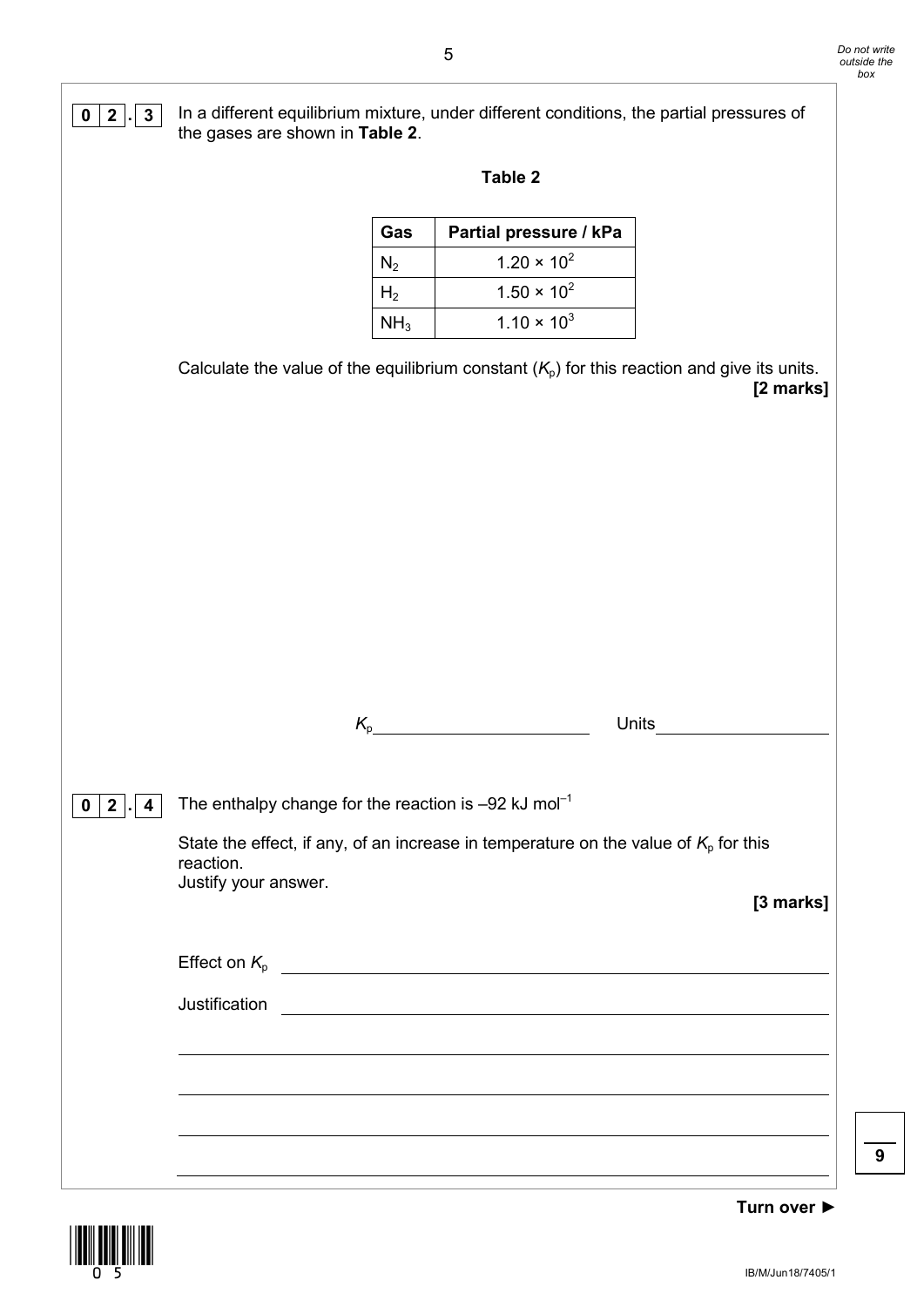**0 3** The equation for the reaction between ammonia and oxygen is shown.

$$
4NH_3(g) + 5O_2(g) \rightleftharpoons 4NO(g) + 6H_2O(g) \qquad \Delta H = -905 \text{ kJ mol}^{-1}
$$

Some standard entropies are given in **Table 3**.

### **Table 3**

| Gas                 | $S^{\circ}$ / J K <sup>-1</sup> mol <sup>-1</sup> |
|---------------------|---------------------------------------------------|
| NH <sub>3</sub> (g) | 193                                               |
| $O_2(g)$            | 205                                               |
| NO(g)               | 211                                               |
| H <sub>2</sub> O(g) | 189                                               |

**0 3**  $\cdot$  **1** Calculate the entropy change for the reaction between ammonia and oxygen.

**[2 marks]**

Entropy change<br>
J K<sup>-1</sup> mol<sup>-1</sup>

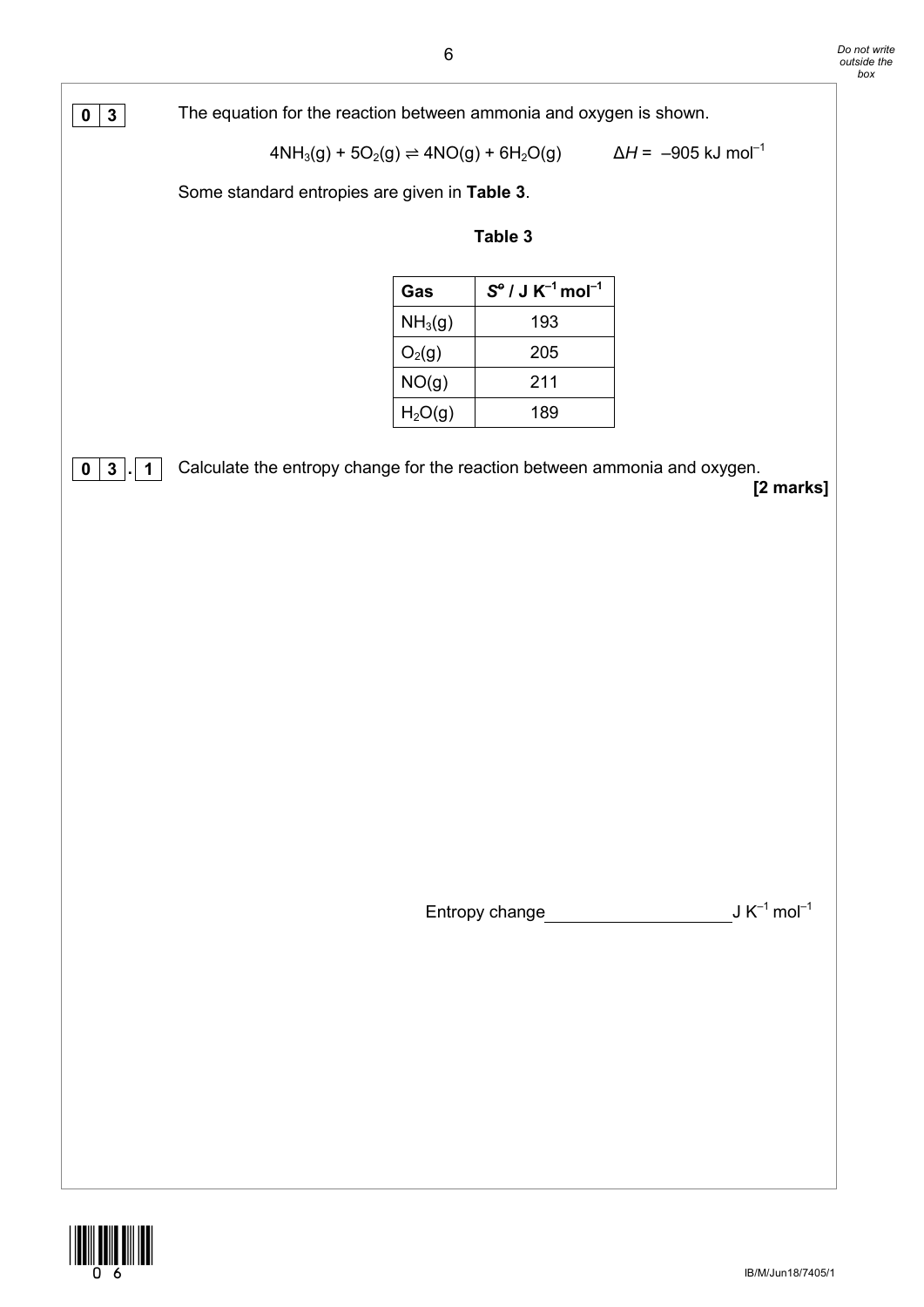| 3 <sup>1</sup><br>2 <sup>1</sup><br>$\mathbf 0$ | Calculate a value for the Gibbs free-energy change ( $\Delta G$ ), in kJ mol <sup>-1</sup> , for the reaction<br>between ammonia and oxygen at 600 °C                                                                                                                                                                                               |                        |  |
|-------------------------------------------------|-----------------------------------------------------------------------------------------------------------------------------------------------------------------------------------------------------------------------------------------------------------------------------------------------------------------------------------------------------|------------------------|--|
|                                                 | (If you were unable to obtain an answer to Question 03.1, you should assume that the<br>entropy change is 211 J $K^{-1}$ mol <sup>-1</sup> . This is <b>not</b> the correct answer.)                                                                                                                                                                | [2 marks]              |  |
|                                                 | $\begin{picture}(150,10) \put(0,0){\line(1,0){10}} \put(15,0){\line(1,0){10}} \put(15,0){\line(1,0){10}} \put(15,0){\line(1,0){10}} \put(15,0){\line(1,0){10}} \put(15,0){\line(1,0){10}} \put(15,0){\line(1,0){10}} \put(15,0){\line(1,0){10}} \put(15,0){\line(1,0){10}} \put(15,0){\line(1,0){10}} \put(15,0){\line(1,0){10}} \put(15,0){\line($ | $kJ$ mol <sup>-1</sup> |  |
| $3$ .<br>3 <sup>1</sup><br>$\mathbf{0}$         | The reaction between ammonia and oxygen was carried out at a higher temperature.<br>Explain how this change affects the value of $\Delta G$ for the reaction.                                                                                                                                                                                       | [2 marks]              |  |
|                                                 |                                                                                                                                                                                                                                                                                                                                                     |                        |  |
|                                                 |                                                                                                                                                                                                                                                                                                                                                     |                        |  |
|                                                 |                                                                                                                                                                                                                                                                                                                                                     |                        |  |
|                                                 | Question 3 continues on the next page                                                                                                                                                                                                                                                                                                               |                        |  |
|                                                 |                                                                                                                                                                                                                                                                                                                                                     |                        |  |
|                                                 |                                                                                                                                                                                                                                                                                                                                                     |                        |  |
|                                                 |                                                                                                                                                                                                                                                                                                                                                     |                        |  |
|                                                 |                                                                                                                                                                                                                                                                                                                                                     |                        |  |
|                                                 |                                                                                                                                                                                                                                                                                                                                                     |                        |  |

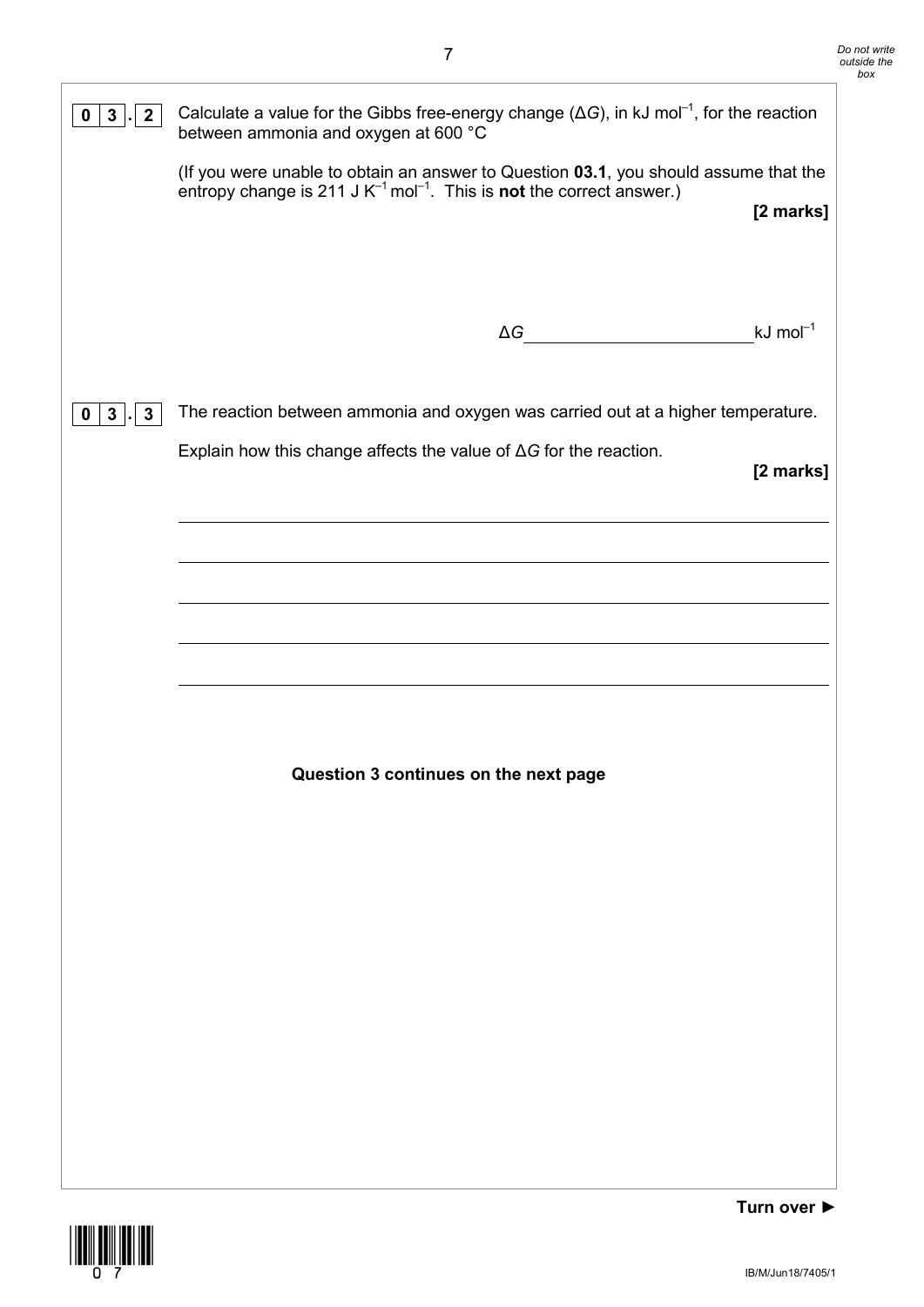| Platinum acts as a heterogeneous catalyst in the reaction between ammonia and<br>oxygen. It provides an alternative reaction route with a lower activation energy. |                                     |
|--------------------------------------------------------------------------------------------------------------------------------------------------------------------|-------------------------------------|
| Describe the stages of this alternative route.                                                                                                                     | [3 marks]                           |
|                                                                                                                                                                    |                                     |
|                                                                                                                                                                    |                                     |
|                                                                                                                                                                    |                                     |
|                                                                                                                                                                    |                                     |
| Deduce the change in oxidation state of nitrogen, when $NH3$ is oxidised to NO                                                                                     | $[1$ mark]                          |
|                                                                                                                                                                    |                                     |
| When ammonia reacts with oxygen, nitrous oxide $(N_2O)$ can be produced instead of<br><b>NO</b>                                                                    |                                     |
|                                                                                                                                                                    | $[1$ mark]                          |
|                                                                                                                                                                    |                                     |
|                                                                                                                                                                    | Give an equation for this reaction. |

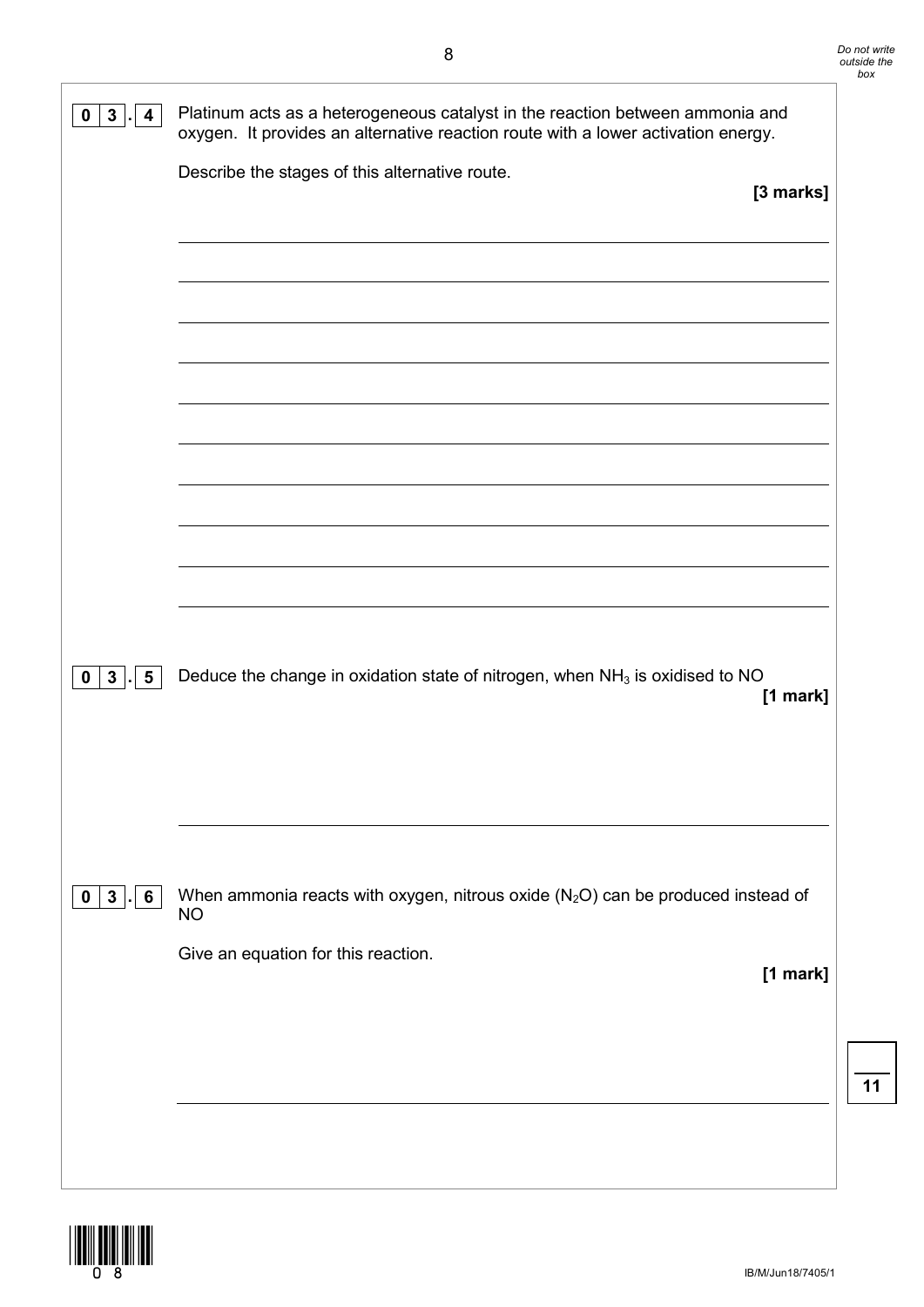| 0<br>4                                                 | This question is about s-block metals.                                                                                       |
|--------------------------------------------------------|------------------------------------------------------------------------------------------------------------------------------|
| 0<br>$\overline{\mathbf{4}}$<br>1                      | Give the full electron configuration for the calcium ion, Ca <sup>2+</sup><br>$[1$ mark]                                     |
| $\mathbf{2}$<br>$\overline{\mathbf{4}}$<br>$\mathbf 0$ | Explain why the second ionisation energy of calcium is lower than the second<br>ionisation energy of potassium.<br>[2 marks] |
|                                                        |                                                                                                                              |
| $\mathbf{3}$<br>0<br>4                                 | Identify the s-block metal that has the highest first ionisation energy.<br>[1 mark]                                         |
| 0<br>4<br>4                                            | Give the formula of the hydroxide of the element in Group 2, from Mg to Ba, that is<br>least soluble in water.<br>[1 mark]   |
|                                                        | Question 4 continues on the next page                                                                                        |
|                                                        |                                                                                                                              |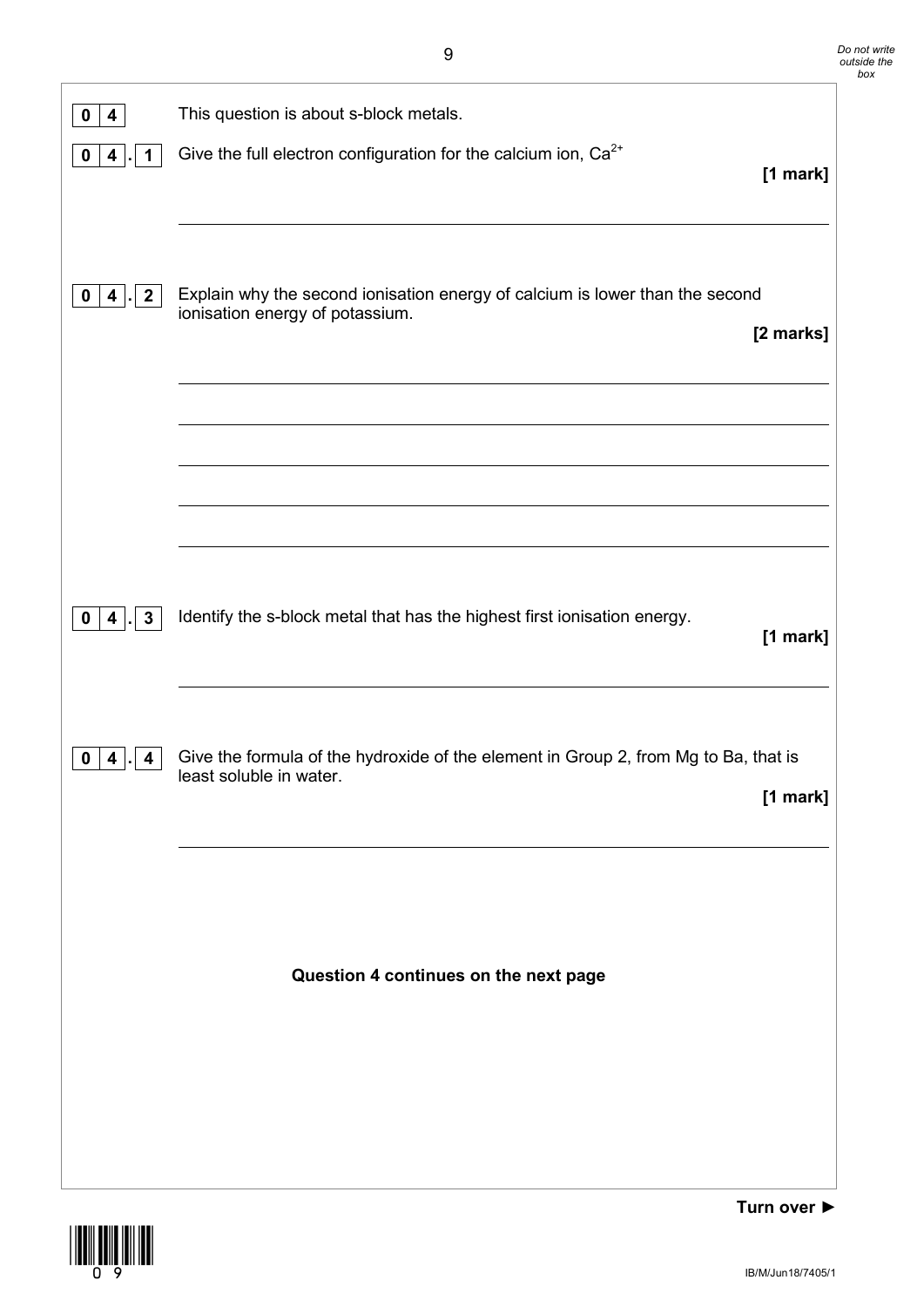| $5\overline{)}$<br>0<br>4 | A student added 6 cm <sup>3</sup> of 0.25 mol dm <sup>-3</sup> barium chloride solution to 8 cm <sup>3</sup> of<br>$0.15$ mol dm <sup>-3</sup> sodium sulfate solution.<br>The student filtered off the precipitate and collected the filtrate.          |
|---------------------------|----------------------------------------------------------------------------------------------------------------------------------------------------------------------------------------------------------------------------------------------------------|
|                           | Give an ionic equation for the formation of the precipitate.<br>Show by calculation which reagent is in excess.<br>Calculate the total volume of the other reagent which should be used by the student<br>so that the filtrate contains only one solute. |
|                           | [3 marks]                                                                                                                                                                                                                                                |
|                           |                                                                                                                                                                                                                                                          |
|                           |                                                                                                                                                                                                                                                          |
|                           |                                                                                                                                                                                                                                                          |
|                           | Reagent in excess                                                                                                                                                                                                                                        |
|                           |                                                                                                                                                                                                                                                          |
|                           |                                                                                                                                                                                                                                                          |
|                           |                                                                                                                                                                                                                                                          |
|                           |                                                                                                                                                                                                                                                          |
|                           |                                                                                                                                                                                                                                                          |
|                           |                                                                                                                                                                                                                                                          |
|                           |                                                                                                                                                                                                                                                          |
|                           |                                                                                                                                                                                                                                                          |
|                           |                                                                                                                                                                                                                                                          |
|                           |                                                                                                                                                                                                                                                          |
|                           |                                                                                                                                                                                                                                                          |
|                           |                                                                                                                                                                                                                                                          |
|                           |                                                                                                                                                                                                                                                          |
|                           |                                                                                                                                                                                                                                                          |
|                           |                                                                                                                                                                                                                                                          |

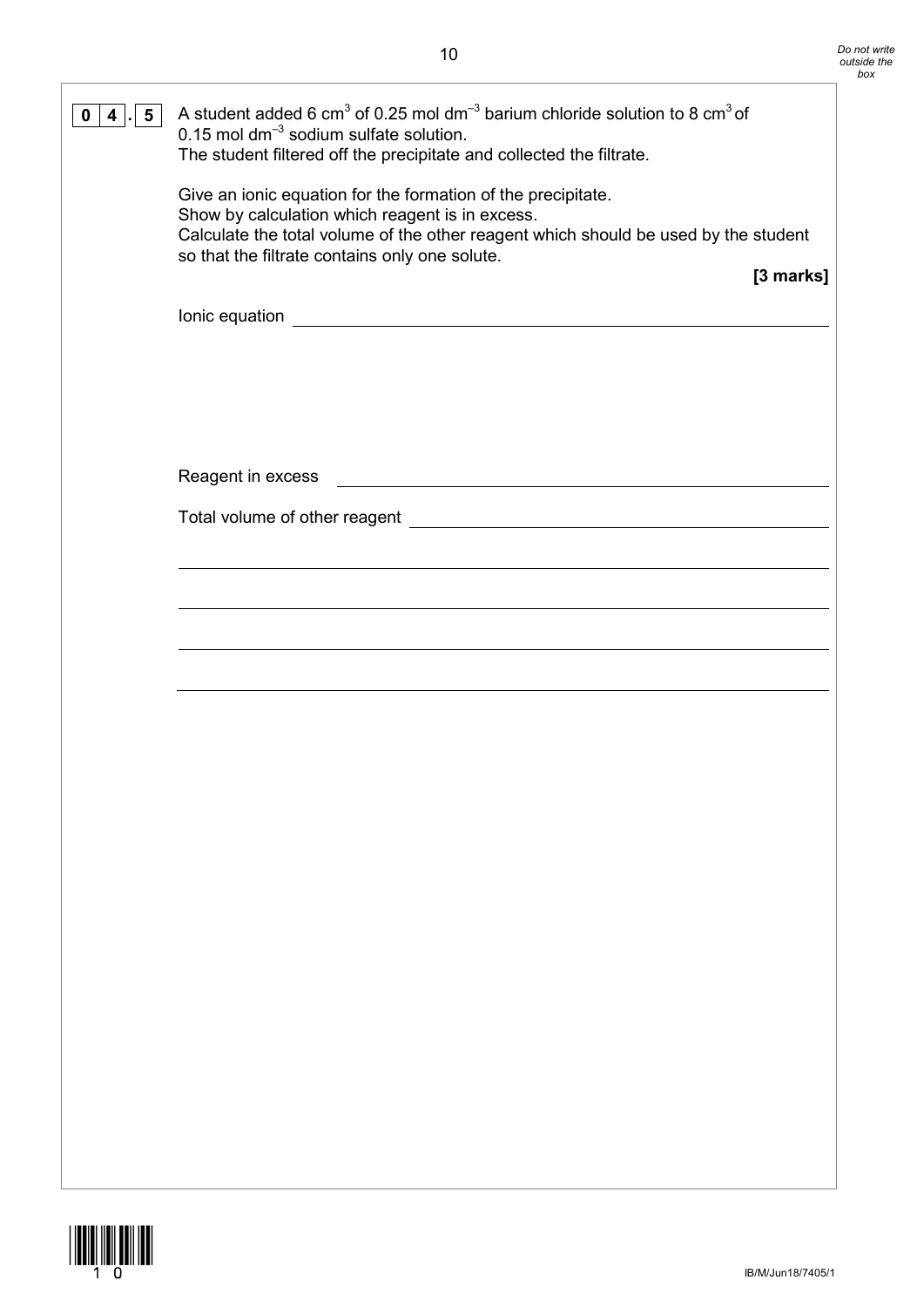

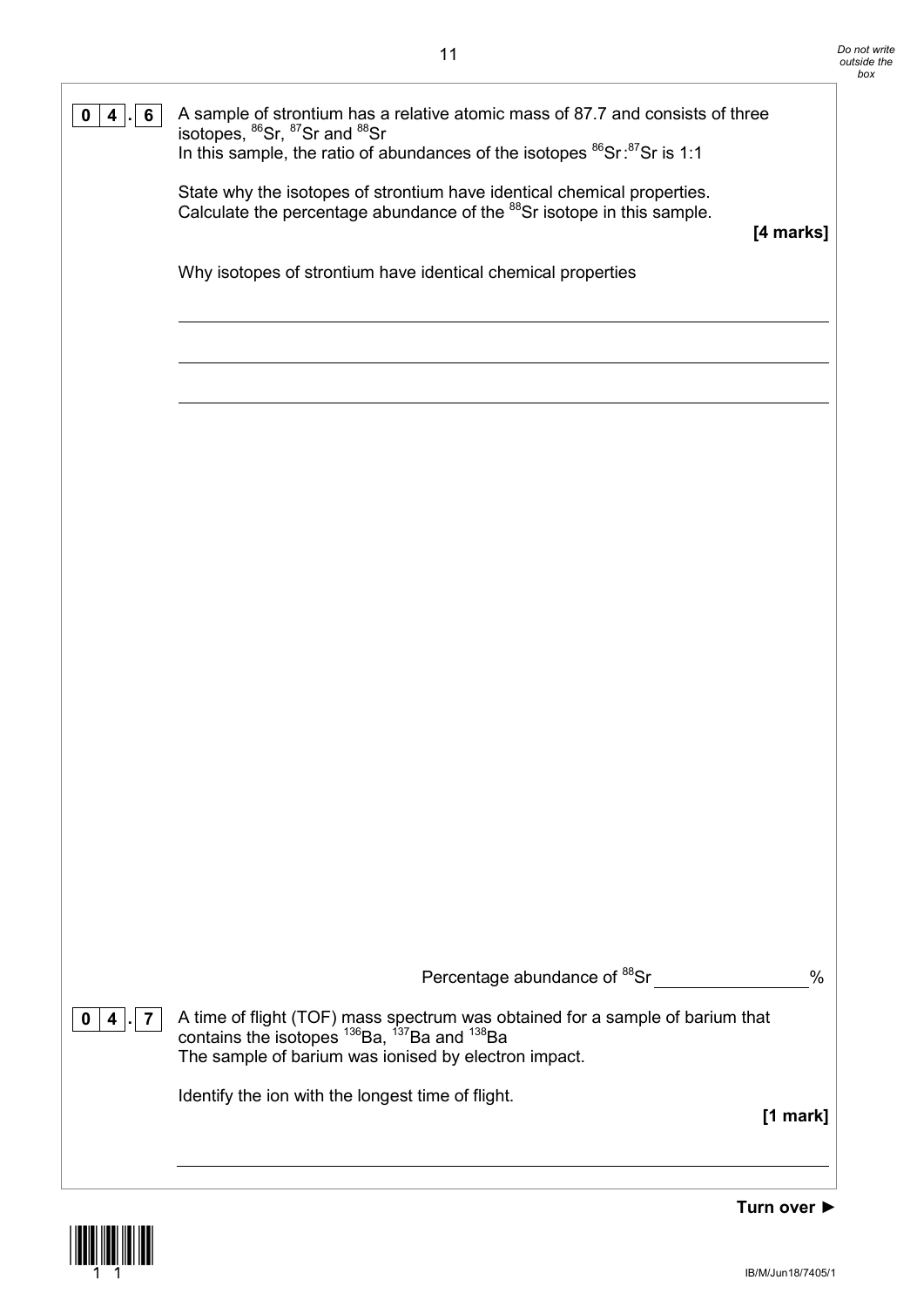**0**  $\boxed{4}$  **. 8** A <sup>137</sup>Ba<sup>+</sup> ion travels through the flight tube of a TOF mass spectrometer with a kinetic energy of 3.65  $\times$  10<sup>-16</sup> J This ion takes 2.71  $\times$  10<sup>-5</sup> s to reach the detector.

> $KE = \frac{1}{2}mv^2$ where  $m =$  mass (kg) and  $v =$  speed (m s<sup>-1</sup>)

The Avogadro constant,  $L = 6.022 \times 10^{23}$  mol<sup>-1</sup>

Calculate the length of the flight tube in metres. Give your answer to the appropriate number of significant figures.

**[5 marks]**

Length of flight tube methods on the method of  $m$ 

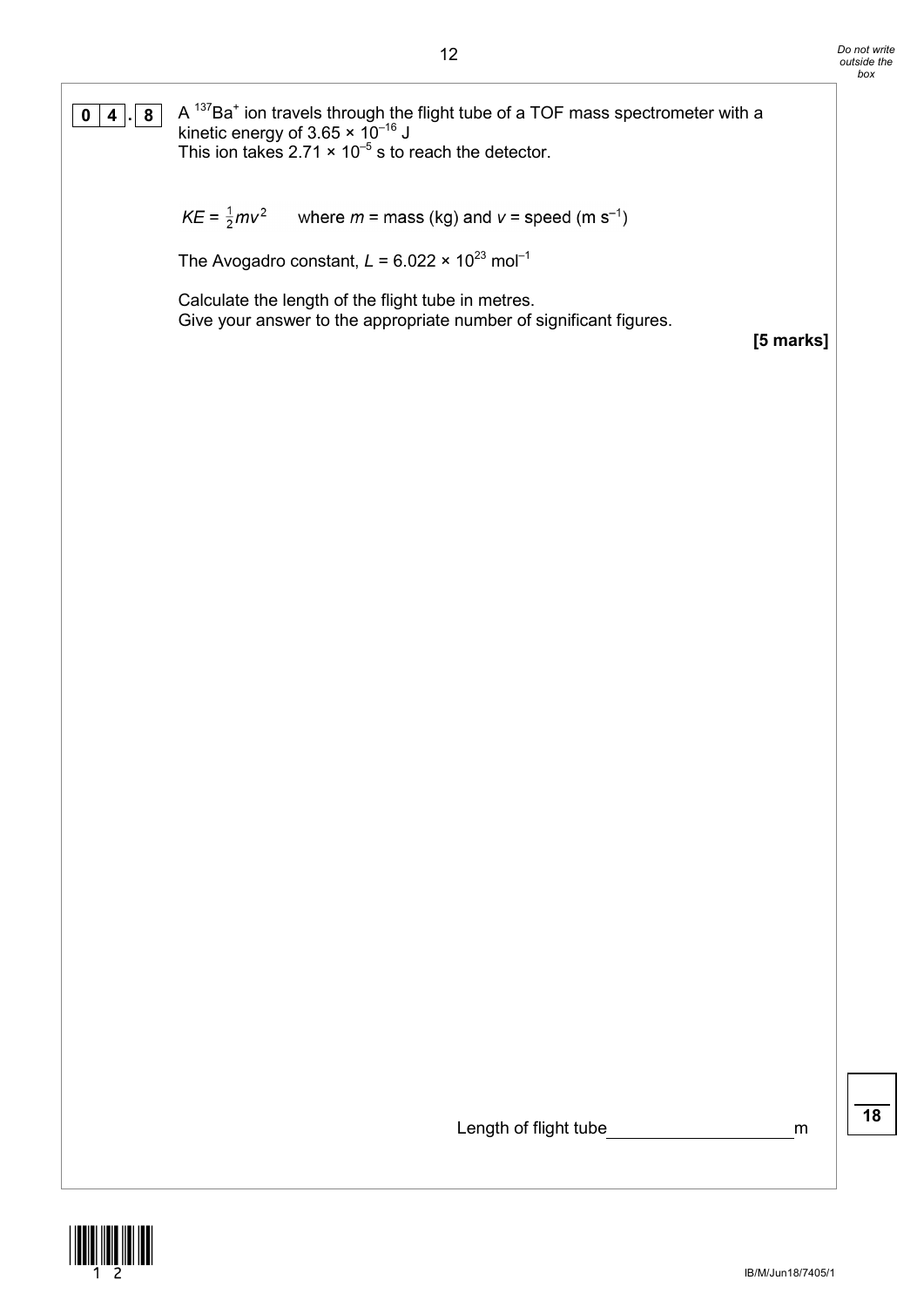| 5<br>$\mathbf 0$                                | Hydrochloric acid is a strong acid and ethanoic acid is a weak acid.                                                                                             |                                 |
|-------------------------------------------------|------------------------------------------------------------------------------------------------------------------------------------------------------------------|---------------------------------|
| 5 <sup>5</sup><br>$\mathbf 0$<br>1              | State the meaning of the term strong acid.                                                                                                                       |                                 |
|                                                 |                                                                                                                                                                  | [1 mark]                        |
|                                                 |                                                                                                                                                                  |                                 |
|                                                 |                                                                                                                                                                  |                                 |
| $5$ .<br>$\overline{\mathbf{2}}$<br>$\mathbf 0$ | In an experiment, 10.35 $cm^3$ of 0.100 mol dm <sup>-3</sup> hydrochloric acid are added to 25.0 $cm^3$ of 0.150 mol dm <sup>-3</sup> barium hydroxide solution. |                                 |
|                                                 | Calculate the pH of the solution that forms at 30 °C                                                                                                             |                                 |
|                                                 | $K_w$ = 1.47 x 10 <sup>-14</sup> mol <sup>2</sup> dm <sup>-6</sup> at 30 °C                                                                                      |                                 |
|                                                 | Give your answer to 2 decimal places.                                                                                                                            |                                 |
|                                                 |                                                                                                                                                                  | [6 marks]                       |
|                                                 |                                                                                                                                                                  |                                 |
|                                                 |                                                                                                                                                                  |                                 |
|                                                 |                                                                                                                                                                  |                                 |
|                                                 |                                                                                                                                                                  |                                 |
|                                                 |                                                                                                                                                                  |                                 |
|                                                 |                                                                                                                                                                  |                                 |
|                                                 |                                                                                                                                                                  |                                 |
|                                                 |                                                                                                                                                                  |                                 |
|                                                 |                                                                                                                                                                  |                                 |
|                                                 |                                                                                                                                                                  |                                 |
|                                                 |                                                                                                                                                                  |                                 |
|                                                 |                                                                                                                                                                  |                                 |
|                                                 |                                                                                                                                                                  |                                 |
|                                                 |                                                                                                                                                                  |                                 |
|                                                 |                                                                                                                                                                  |                                 |
|                                                 | pH                                                                                                                                                               |                                 |
|                                                 |                                                                                                                                                                  | Turn over $\blacktriangleright$ |

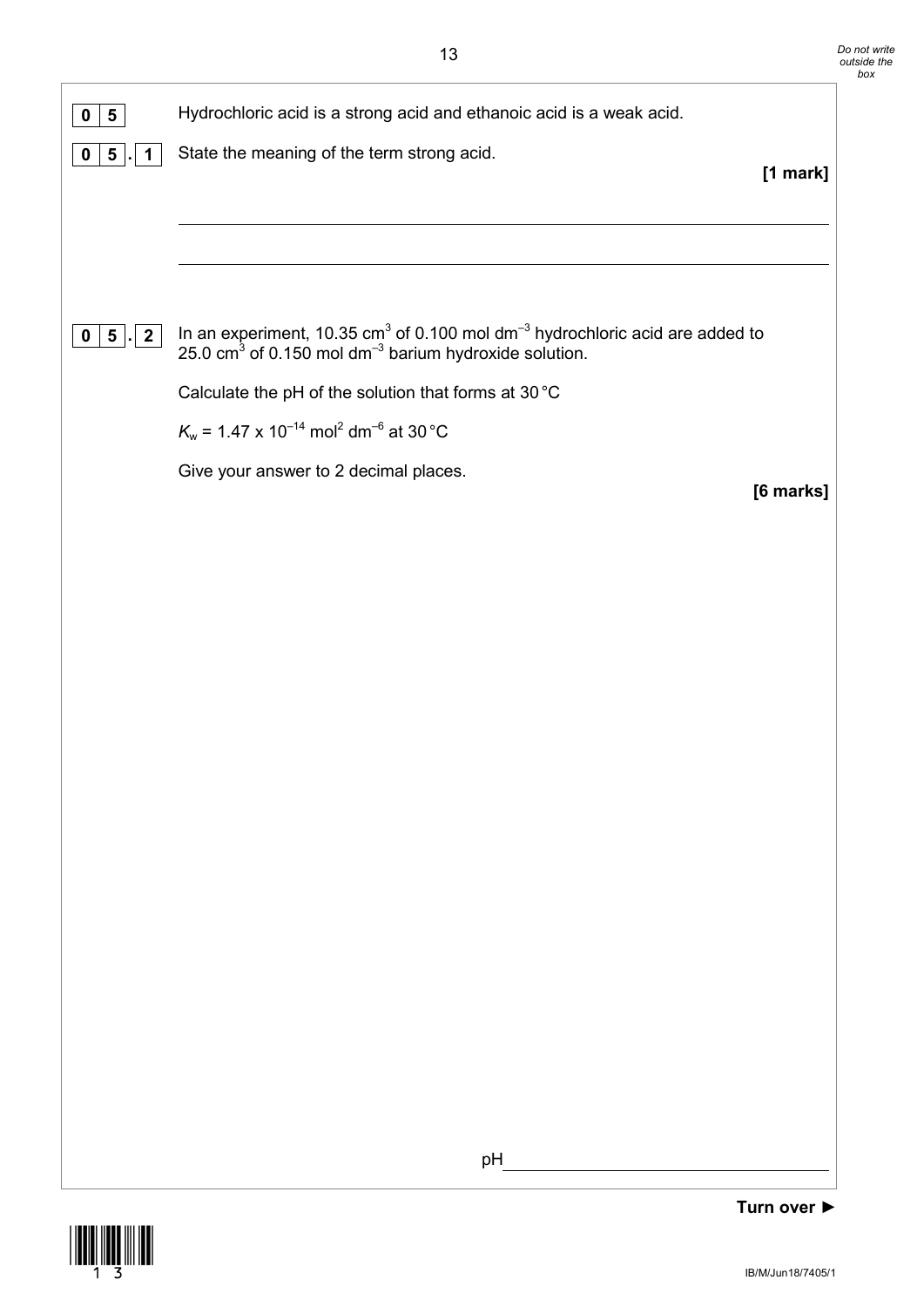| $3\phantom{a}$<br>5 <sub>5</sub><br>$\mathbf 0$          | The pH of water at 30 °C is 6.92 |                                                                                 |          |
|----------------------------------------------------------|----------------------------------|---------------------------------------------------------------------------------|----------|
|                                                          |                                  | Give the reason why water is neutral at this temperature.                       | [1 mark] |
|                                                          |                                  |                                                                                 |          |
|                                                          |                                  |                                                                                 |          |
| 5 <sub>1</sub><br>$\overline{\mathbf{4}}$<br>$\mathbf 0$ |                                  | Identify the oxide that could react with water to form a solution with $pH = 2$ |          |
|                                                          | Tick $(\checkmark)$ one box.     |                                                                                 | [1 mark] |
|                                                          | $Al_2O_3$                        |                                                                                 |          |
|                                                          | Na <sub>2</sub> O                |                                                                                 |          |
|                                                          | SiO <sub>2</sub>                 |                                                                                 |          |
|                                                          | $\rm SO_2$                       |                                                                                 |          |
|                                                          |                                  |                                                                                 |          |
|                                                          |                                  |                                                                                 |          |
|                                                          |                                  |                                                                                 |          |
|                                                          |                                  |                                                                                 |          |
|                                                          |                                  |                                                                                 |          |
|                                                          |                                  |                                                                                 |          |
|                                                          |                                  |                                                                                 |          |
|                                                          |                                  |                                                                                 |          |
|                                                          |                                  |                                                                                 |          |

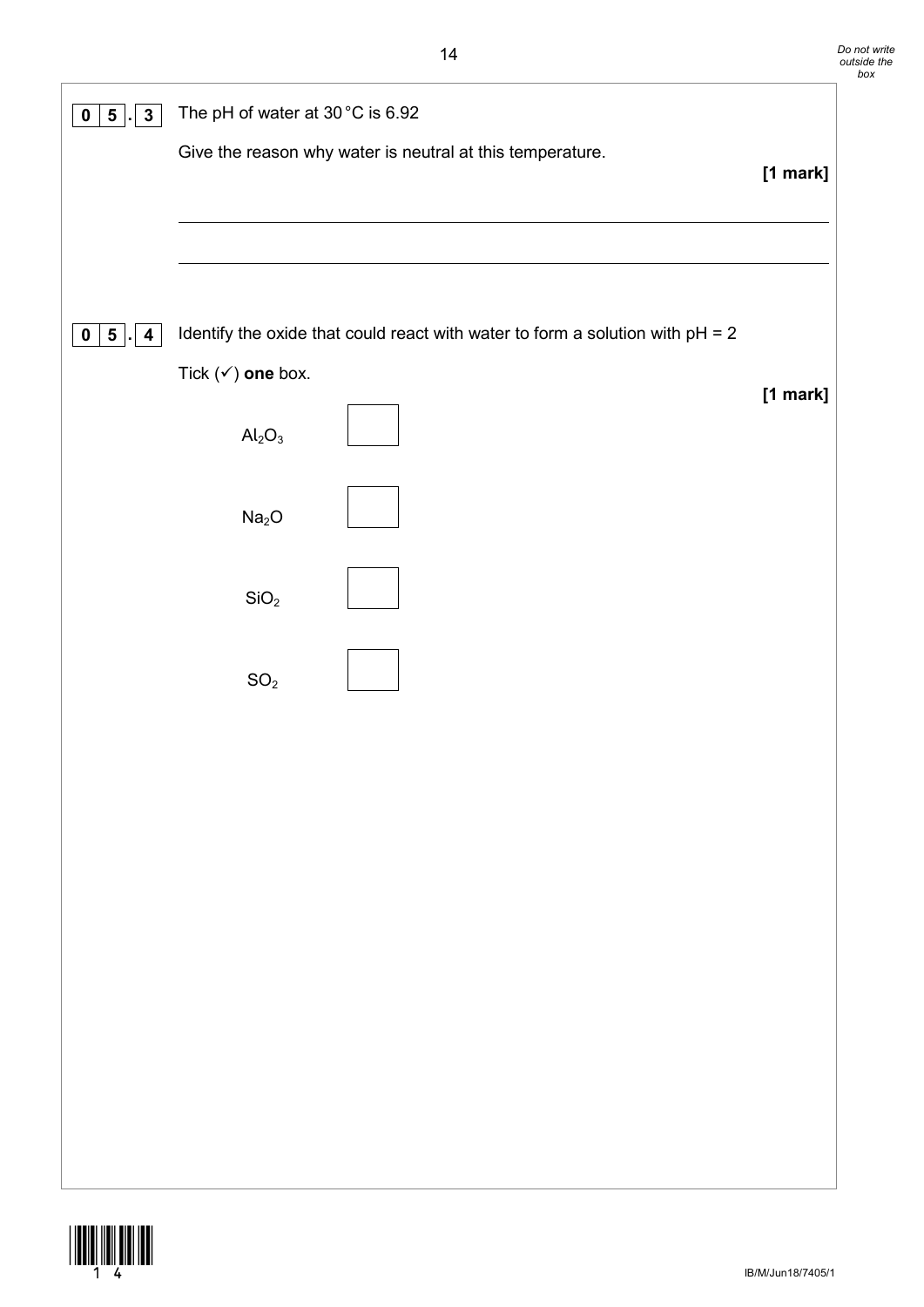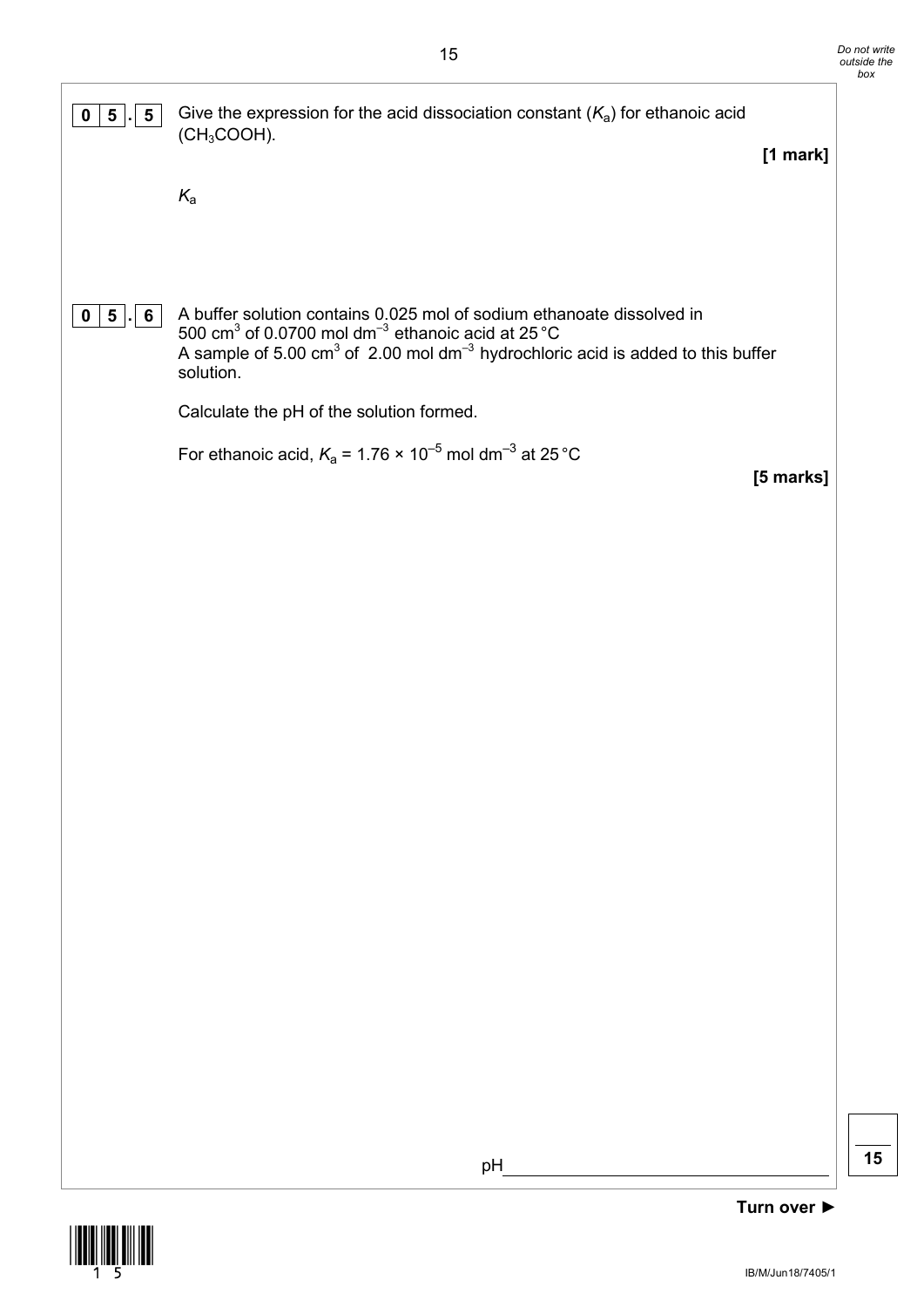| 6                              | A student set up the cell shown in Figure 2.                                                                             |  |
|--------------------------------|--------------------------------------------------------------------------------------------------------------------------|--|
|                                | <b>Figure 2</b>                                                                                                          |  |
|                                | Copper<br>Copper<br>$0.15$ mol dm <sup>-3</sup><br>1.0 mol $dm^{-3}$<br>CuSO <sub>4</sub> (aq)<br>CuSO <sub>4</sub> (aq) |  |
|                                | The student recorded an initial voltage of $+0.16$ V at 25 °C                                                            |  |
| 6                              | Explain how the salt bridge provides an electrical connection between the two                                            |  |
|                                | solutions.<br>$[1$ mark]                                                                                                 |  |
|                                |                                                                                                                          |  |
|                                |                                                                                                                          |  |
|                                |                                                                                                                          |  |
| $\boldsymbol{2}$<br>6          | The standard electrode potential for the $Cu2+/Cu$ electrode is                                                          |  |
|                                | $Cu^{2+}(aq) + 2e^{-} \rightarrow Cu(s)$ $E^{e} = +0.34$ V                                                               |  |
|                                | Calculate the electrode potential of the left-hand electrode in Figure 2.<br>[1 mark]                                    |  |
|                                | Electrode potential<br>V                                                                                                 |  |
| $\mathbf{3}$<br>6 <sup>1</sup> | Both electrodes contain a strip of copper metal in a solution of aqueous Cu <sup>2+</sup> ions.                          |  |
|                                | State why the left-hand electrode does not have an electrode potential of +0.34 V<br>[1 mark]                            |  |
|                                |                                                                                                                          |  |
|                                |                                                                                                                          |  |
|                                |                                                                                                                          |  |
|                                |                                                                                                                          |  |

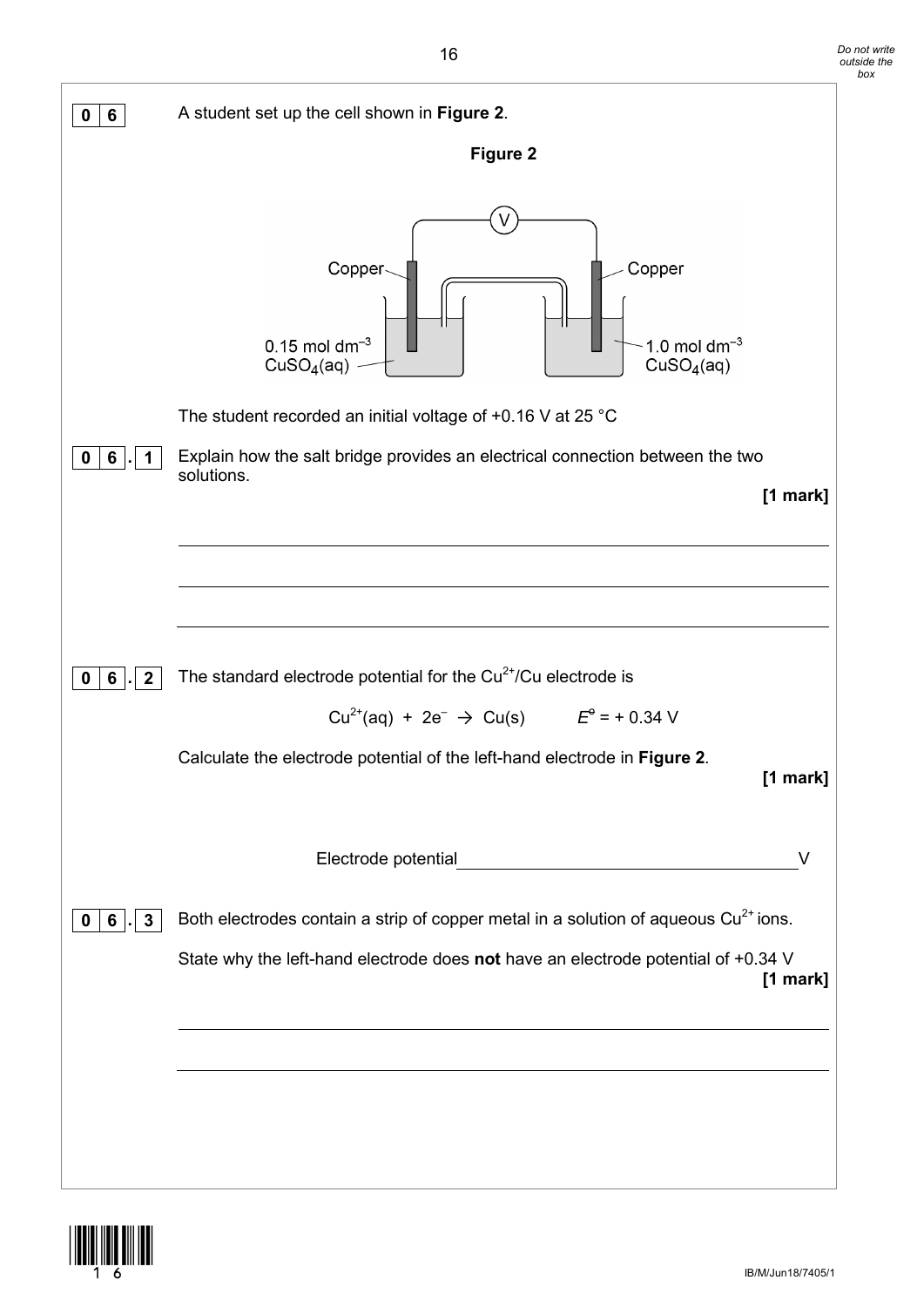| 6<br>0<br>4     | Give the conventional representation for the cell in Figure 2.<br>Include all state symbols.<br>$[1$ mark]                                                                  |
|-----------------|-----------------------------------------------------------------------------------------------------------------------------------------------------------------------------|
|                 |                                                                                                                                                                             |
|                 |                                                                                                                                                                             |
| $6$ .<br>5<br>0 | When the voltmeter is replaced by a bulb, the EMF of the cell in Figure 2 decreases<br>over time to 0 V                                                                     |
|                 | Suggest how the concentration of copper(II) ions in the left-hand electrode changes<br>when the bulb is alight.<br>Give one reason why the EMF of the cell decreases to 0 V |
|                 | [2 marks]<br>Change in concentration of copper(II) ions in the left-hand electrode                                                                                          |
|                 |                                                                                                                                                                             |
|                 |                                                                                                                                                                             |
|                 | Reason why the EMF decreases to 0 V                                                                                                                                         |
|                 |                                                                                                                                                                             |
|                 |                                                                                                                                                                             |
|                 | Turn over for the next question                                                                                                                                             |
|                 |                                                                                                                                                                             |
|                 |                                                                                                                                                                             |
|                 |                                                                                                                                                                             |
|                 |                                                                                                                                                                             |
|                 |                                                                                                                                                                             |
|                 |                                                                                                                                                                             |

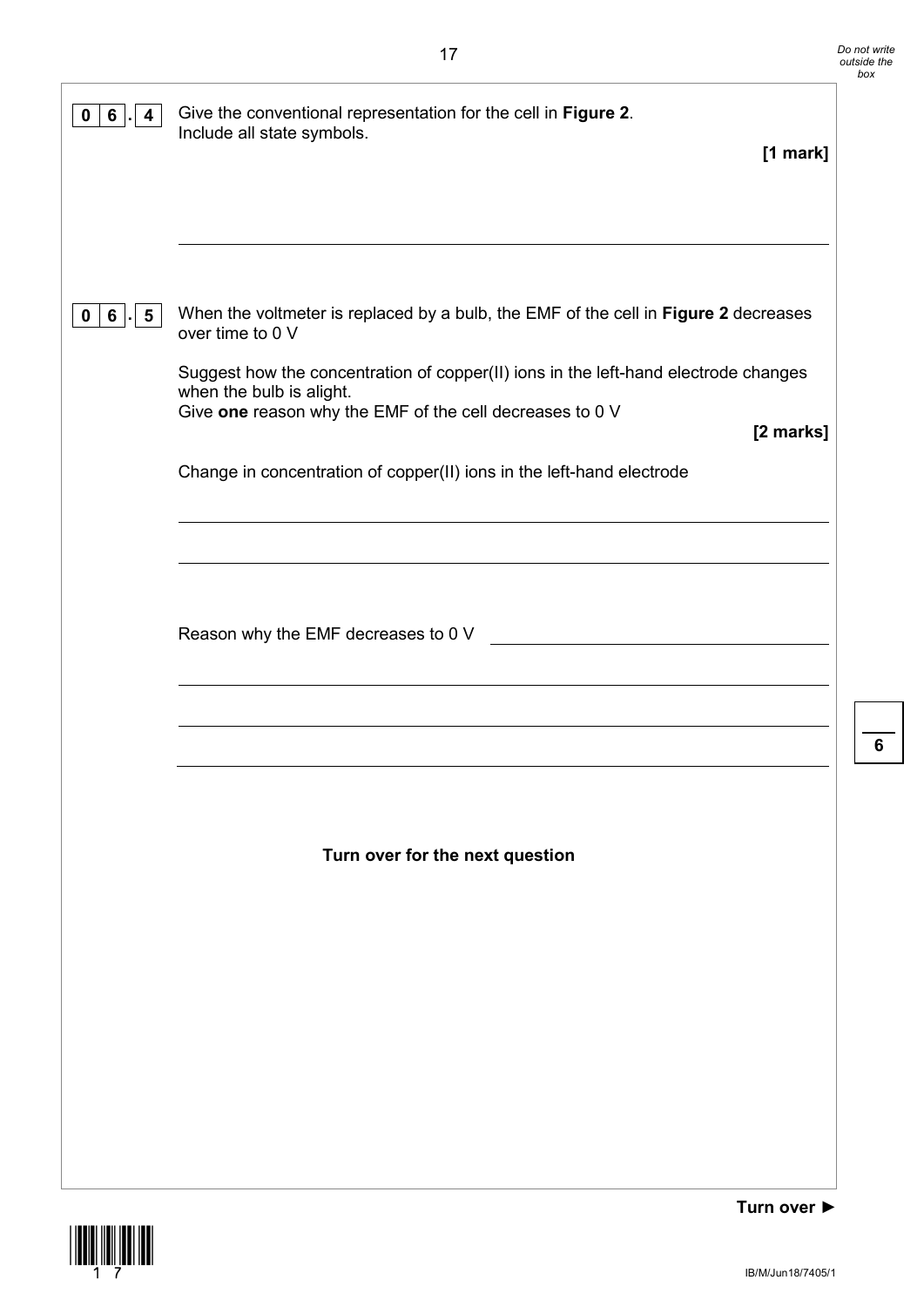| 0<br>7                            | When anhydrous aluminium chloride reacts with water, solution Y is formed that<br>contains a complex aluminium ion, Z, and chloride ions.                                                                                                                       |
|-----------------------------------|-----------------------------------------------------------------------------------------------------------------------------------------------------------------------------------------------------------------------------------------------------------------|
|                                   | Give an equation for this reaction.<br>$[1$ mark]                                                                                                                                                                                                               |
| $\mathbf{2}$<br>0<br>$7 \mid$     | Give an equation to show how the complex ion Z can act as a Brønsted-Lowry acid<br>with water.<br>$[1$ mark]                                                                                                                                                    |
| $\mathbf{3}$<br>$\mathbf{7}$<br>0 | Describe two observations you would make when an excess of sodium carbonate<br>solution is added to solution Y.<br>Give an equation for the reaction. In your equation, include the formula of each<br>complex aluminium species.<br>[3 marks]<br>Observation 1 |
|                                   | Observation 2                                                                                                                                                                                                                                                   |
|                                   | Equation                                                                                                                                                                                                                                                        |
|                                   |                                                                                                                                                                                                                                                                 |

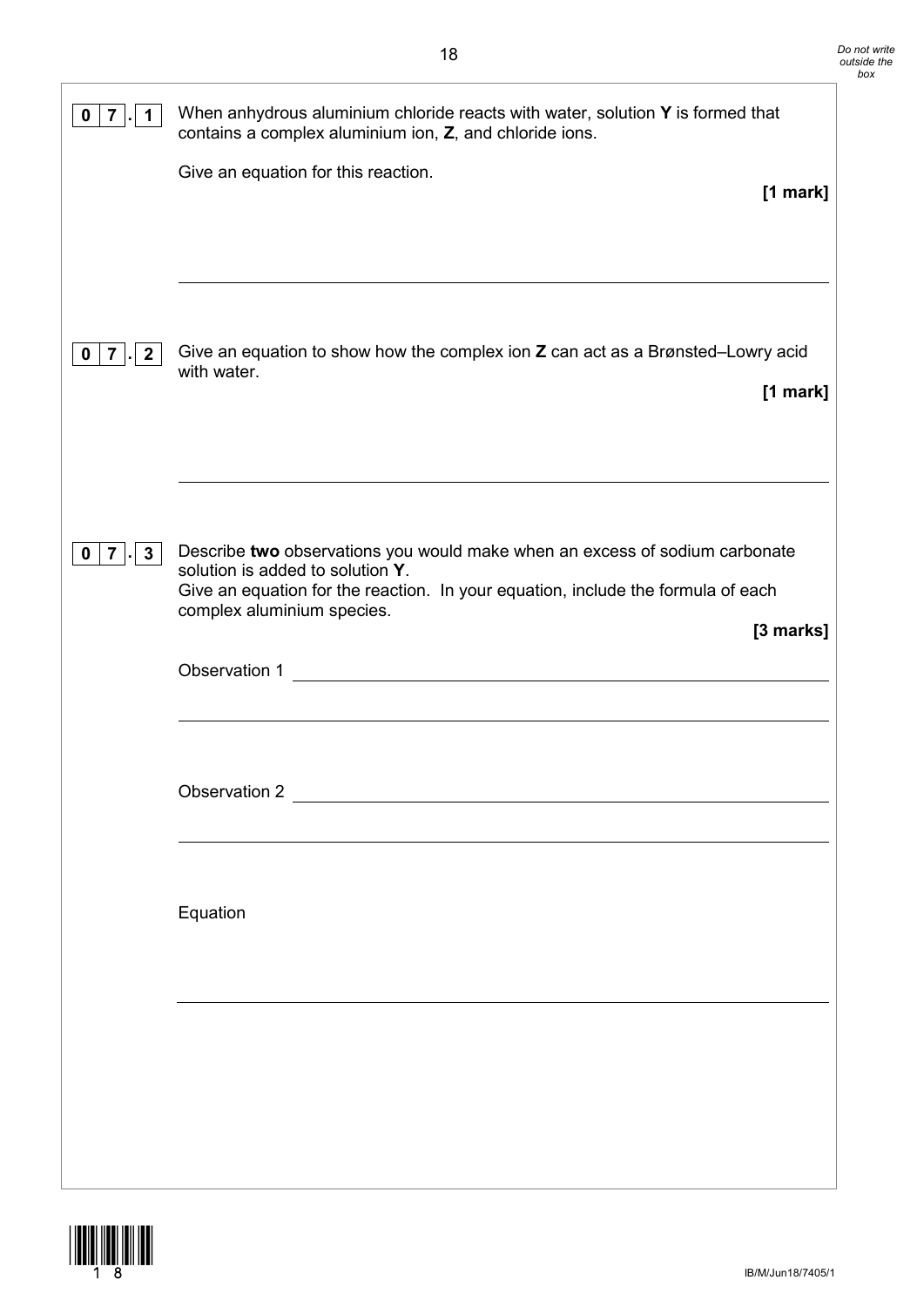| 0 | Aqueous potassium hydroxide is added, until in excess, to solution Y.<br>Describe two observations you would make.<br>For each observation give an equation for the reaction that occurs.<br>In your equations, include the formula of each complex aluminium species. | [4 marks] |
|---|------------------------------------------------------------------------------------------------------------------------------------------------------------------------------------------------------------------------------------------------------------------------|-----------|
|   | Observation 1                                                                                                                                                                                                                                                          |           |
|   | Equation 1                                                                                                                                                                                                                                                             |           |
|   |                                                                                                                                                                                                                                                                        |           |
|   | Equation 2                                                                                                                                                                                                                                                             |           |
|   | Turn over for the next question                                                                                                                                                                                                                                        |           |
|   |                                                                                                                                                                                                                                                                        |           |

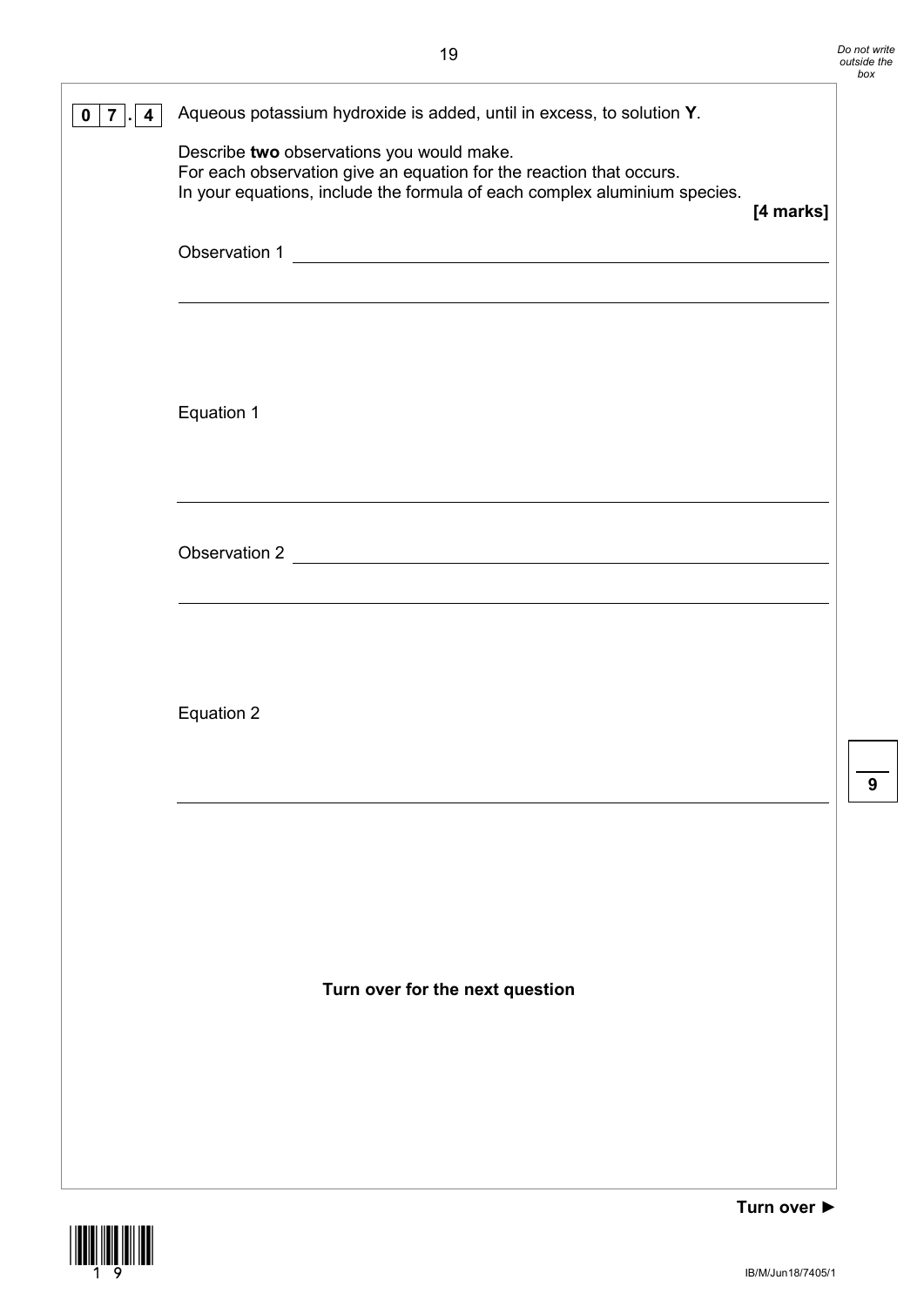| 8<br>0        | This question is about sodium and some of its compounds.                                                                                                                                 |
|---------------|------------------------------------------------------------------------------------------------------------------------------------------------------------------------------------------|
| 0   8   .   1 | Use your knowledge of structure and bonding to explain why sodium bromide has a<br>melting point that is higher than that of sodium, and higher than that of sodium iodide.<br>[6 marks] |
|               |                                                                                                                                                                                          |
|               |                                                                                                                                                                                          |
|               |                                                                                                                                                                                          |
|               |                                                                                                                                                                                          |
|               |                                                                                                                                                                                          |
|               |                                                                                                                                                                                          |
|               |                                                                                                                                                                                          |
|               |                                                                                                                                                                                          |
|               |                                                                                                                                                                                          |
|               |                                                                                                                                                                                          |
|               |                                                                                                                                                                                          |
|               |                                                                                                                                                                                          |
|               |                                                                                                                                                                                          |
|               |                                                                                                                                                                                          |
|               |                                                                                                                                                                                          |
|               |                                                                                                                                                                                          |
|               |                                                                                                                                                                                          |

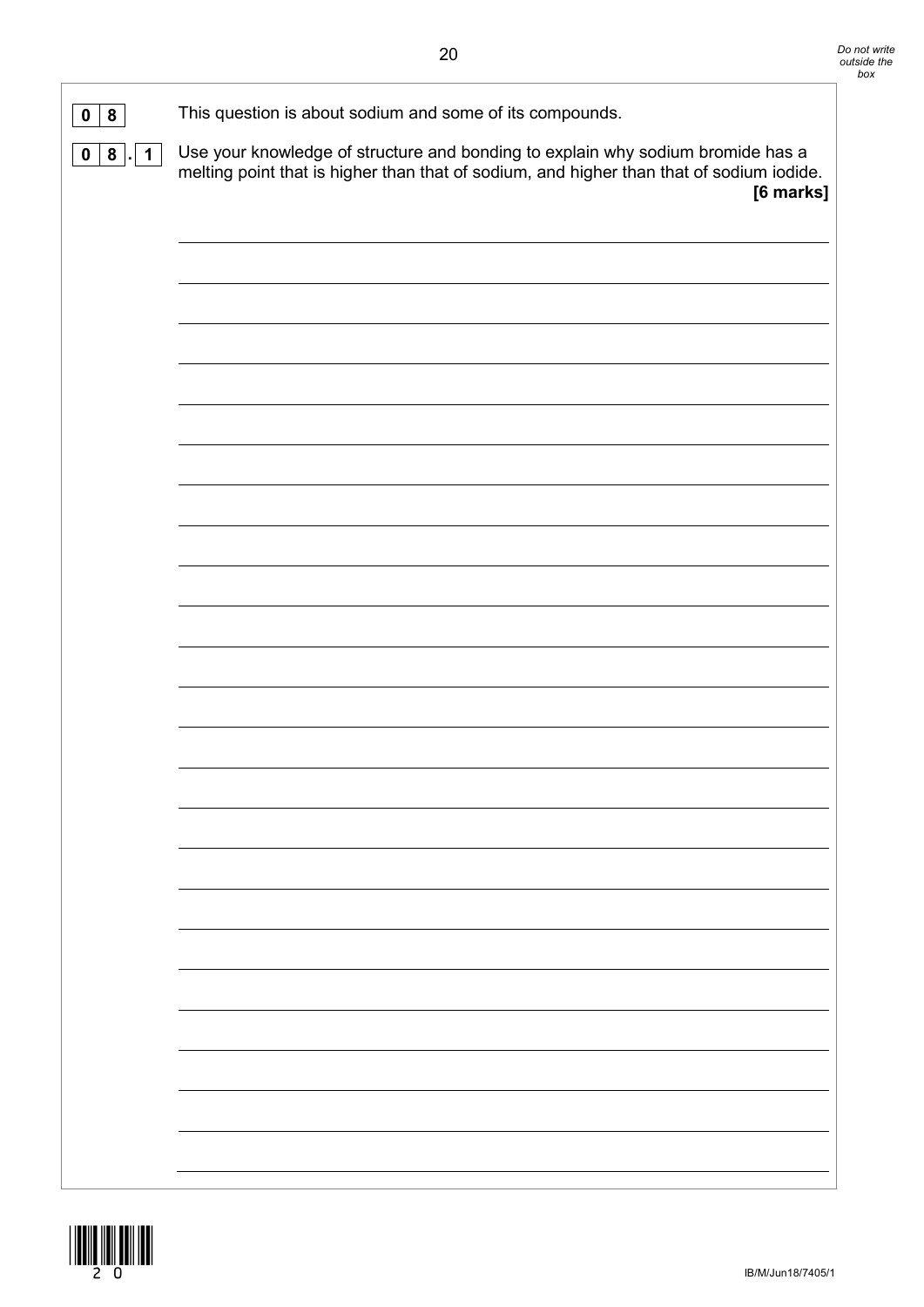

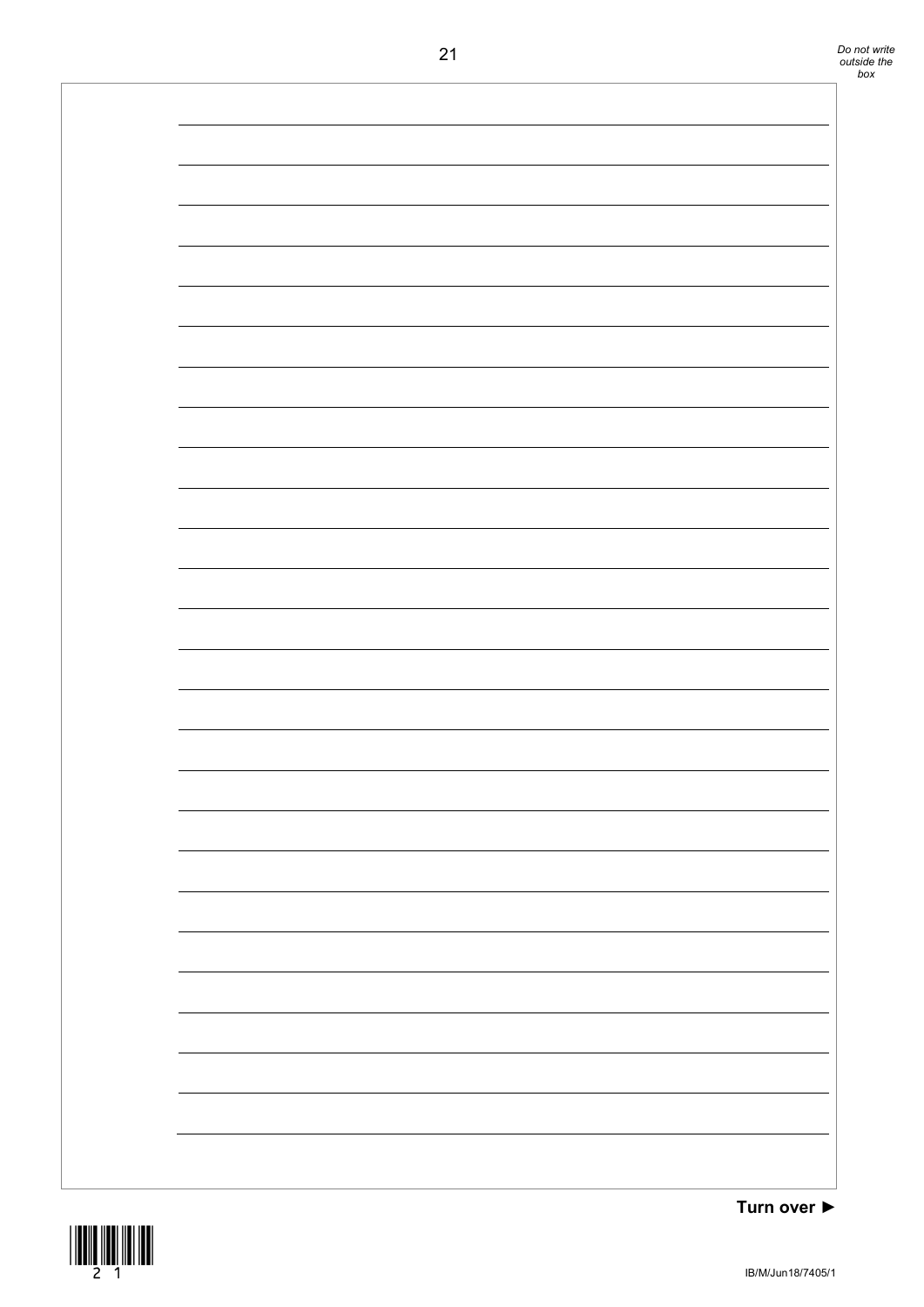| 8<br>0                 | When 250 mg of sodium were added to 500 $\text{cm}^3$ of water at 25 °C a gas was<br>produced.                               |                 |
|------------------------|------------------------------------------------------------------------------------------------------------------------------|-----------------|
|                        | Give an equation for the reaction that occurs.<br>Calculate the volume, in $cm3$ , of the gas formed at 101 kPa              |                 |
|                        | The gas constant, $R = 8.31$ J K <sup>-1</sup> mol <sup>-1</sup>                                                             | [6 marks]       |
|                        |                                                                                                                              |                 |
|                        | Equation                                                                                                                     |                 |
|                        |                                                                                                                              |                 |
|                        |                                                                                                                              |                 |
|                        |                                                                                                                              |                 |
|                        |                                                                                                                              |                 |
|                        |                                                                                                                              |                 |
|                        |                                                                                                                              |                 |
|                        |                                                                                                                              |                 |
|                        |                                                                                                                              |                 |
|                        |                                                                                                                              | cm <sup>3</sup> |
|                        |                                                                                                                              |                 |
| $\mathbf{3}$<br>8<br>0 | Calculate the concentration, in mol $dm^{-3}$ , of sodium ions in the solution produced in<br>the reaction in Question 08.2. | [1 mark]        |
|                        |                                                                                                                              |                 |
|                        |                                                                                                                              |                 |
|                        | Concentration                                                                                                                | mol d $m^{-3}$  |

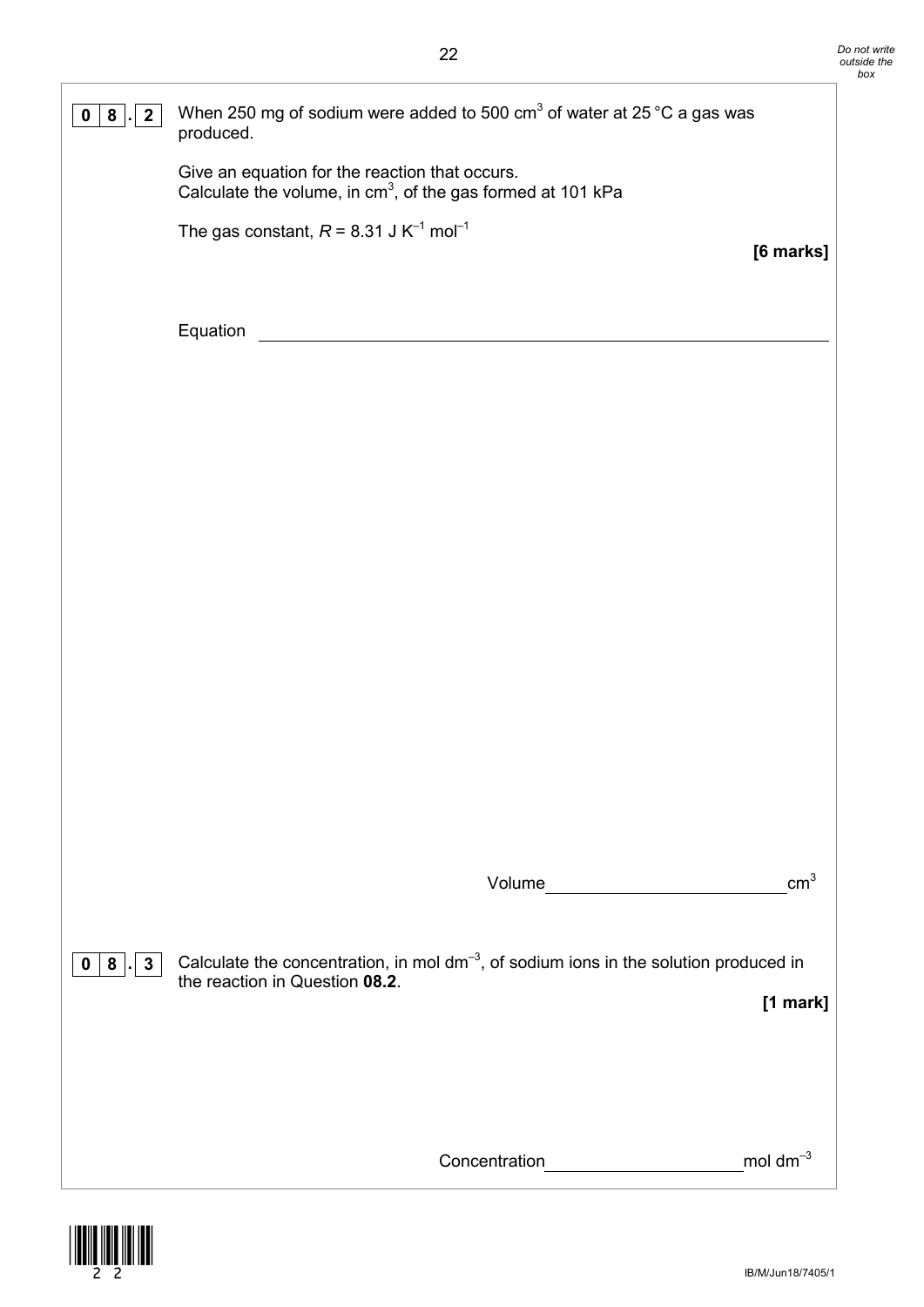| 8<br>4<br>0 | Sodium reacts with ammonia to form the compound NaNH <sub>2</sub> that contains the<br>$NH_2^-$ ion.<br>Draw the shape of the $NH_2^-$ ion.<br>Include any lone pairs of electrons that influence the shape.<br>Predict the bond angle.<br>Justify your prediction.<br>[4 marks]<br>Shape |
|-------------|-------------------------------------------------------------------------------------------------------------------------------------------------------------------------------------------------------------------------------------------------------------------------------------------|
|             |                                                                                                                                                                                                                                                                                           |
|             | Bond angle<br>Justification                                                                                                                                                                                                                                                               |
|             |                                                                                                                                                                                                                                                                                           |
|             |                                                                                                                                                                                                                                                                                           |
|             | Turn over for the next question                                                                                                                                                                                                                                                           |
|             |                                                                                                                                                                                                                                                                                           |

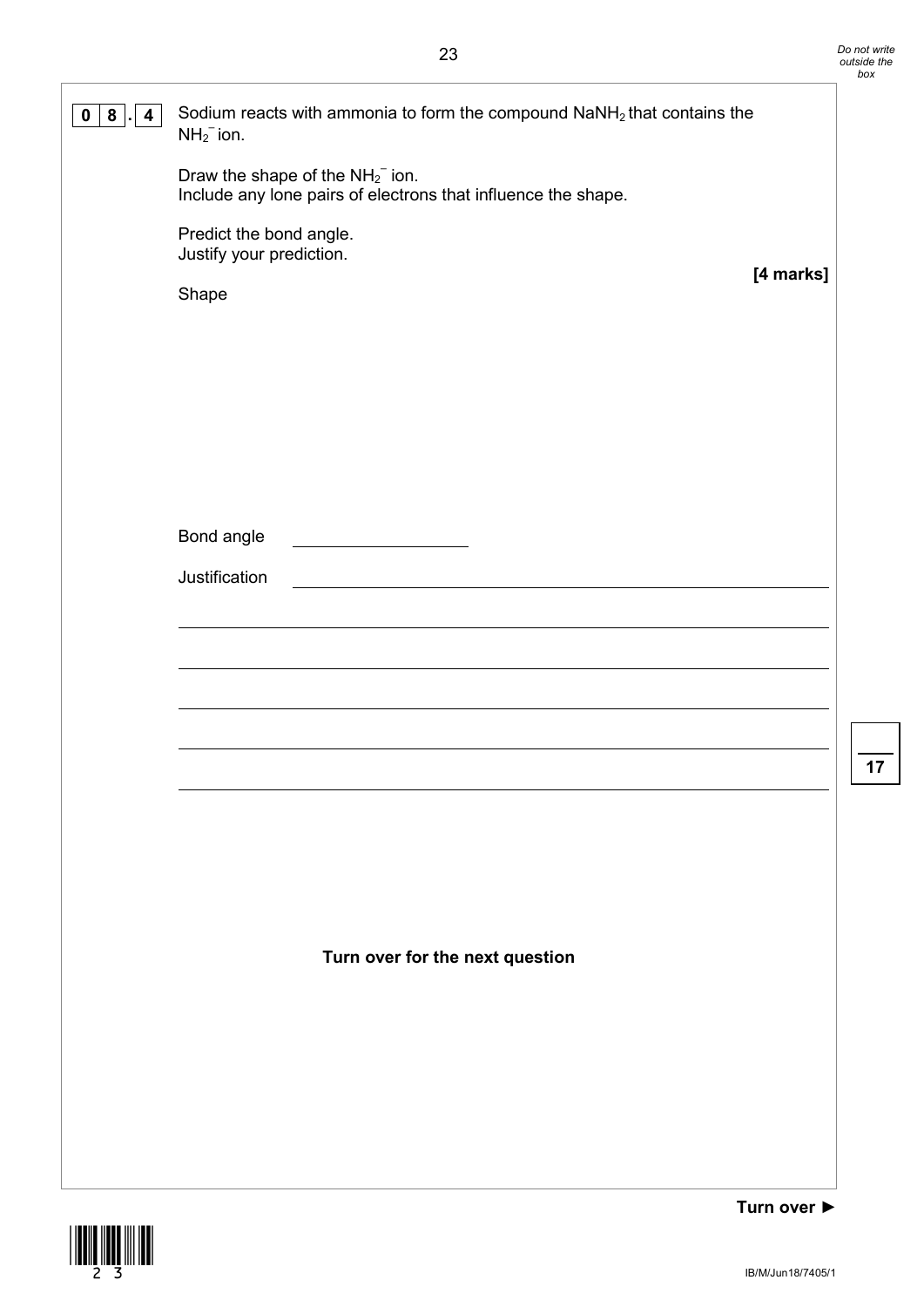

**0 9** This question is about vanadium compounds and ions.

**0** | **9**  $\cdot$  | **1** Use data from **Table 4** to identify the species that can be used to reduce VO<sub>2</sub><sup>+</sup> ions to  $VO<sup>2+</sup>$  in aqueous solution and no further. Explain your answer.

| able |  |
|------|--|
|------|--|

| <b>Electrode half-equation</b>                                        | $E^{\Theta}/V$ |
|-----------------------------------------------------------------------|----------------|
| $VO_2^+(aq) + 2H^+(aq) + e^- \rightarrow VO^{2+}(aq) + H_2O(l)$       | $+1.00$        |
| $VO^{2+}(aq) + 2H^{+}(aq) + e^{-} \rightarrow V^{3+}(aq) + H_{2}O(l)$ | $+0.34$        |
| $Cl2(aq) + 2e^- \rightarrow 2Cl2(aq)$                                 | $+1.36$        |
| $Fe^{3+}(aq) + e^{-} \rightarrow Fe^{2+}(aq)$                         | $+0.77$        |
| $Zn^{2+}(aq) + 2e^- \rightarrow Zn(s)$                                |                |

**[2 marks]**

Reagent

Explanation

**0 9**  $\cdot$  **2** Give the oxidation state of vanadium in  $[VO(H<sub>2</sub>O)<sub>5</sub>]<sup>2+</sup>$ 

**[1 mark]**

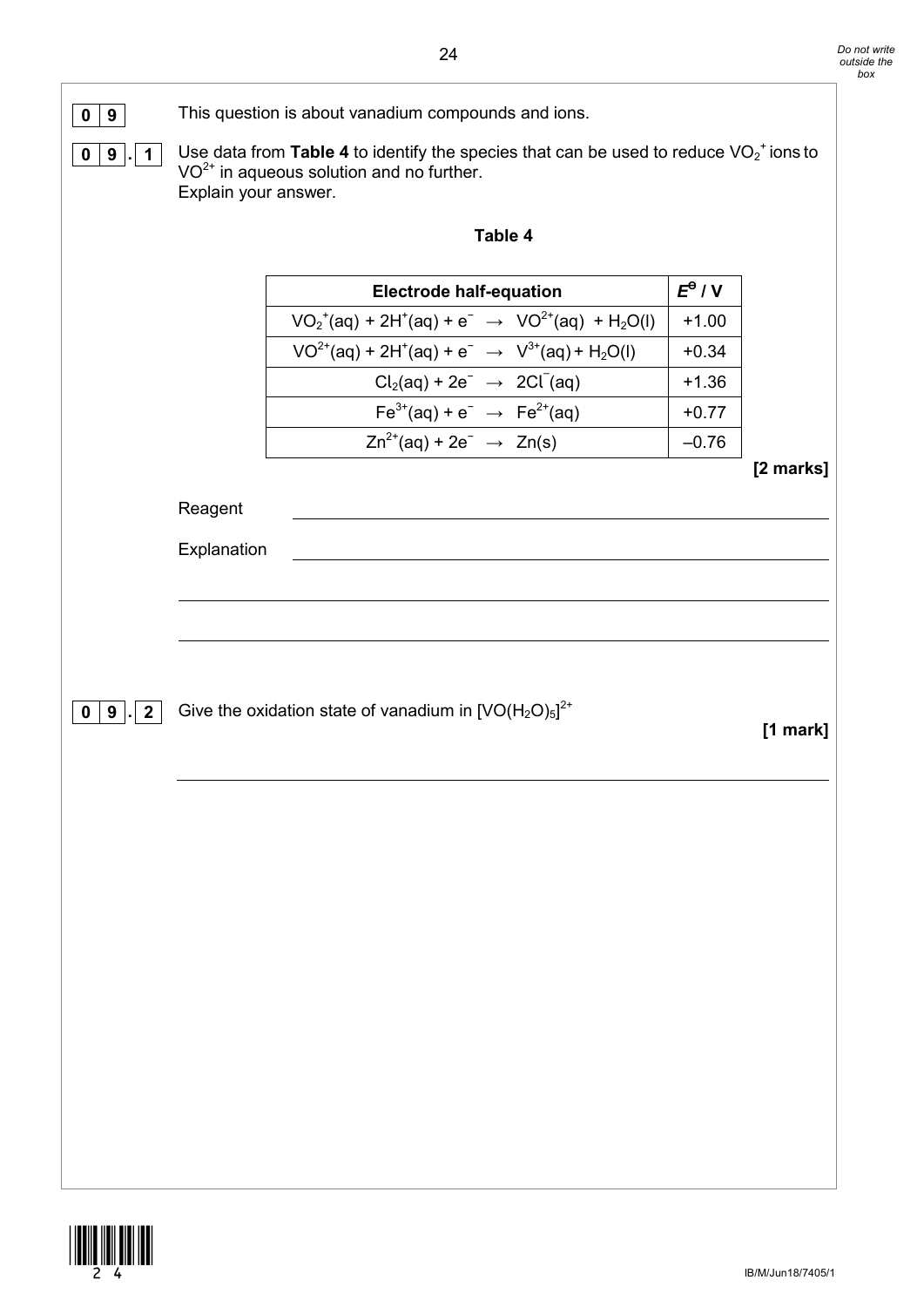

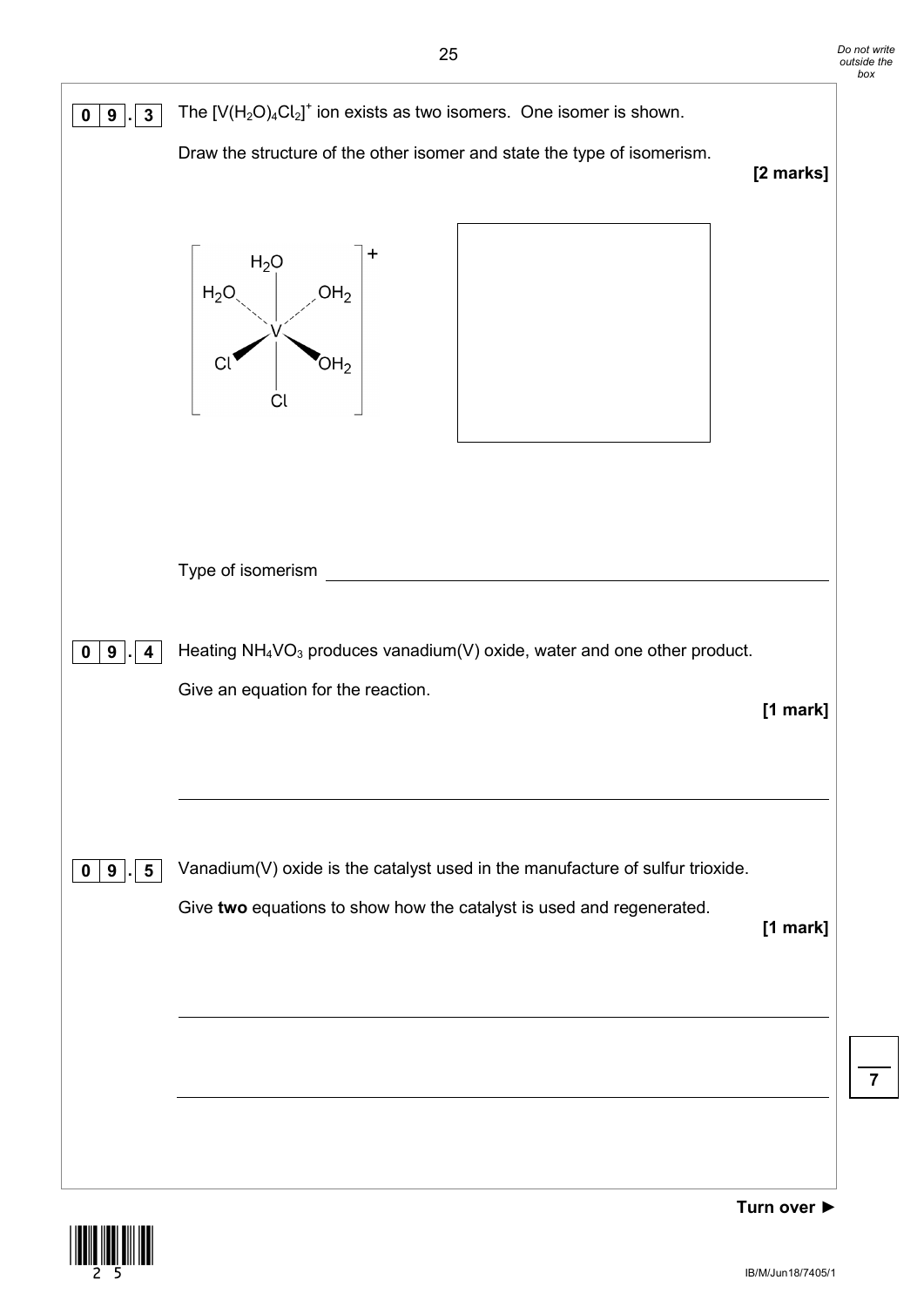$\boxed{1|0|}$ .  $\boxed{1|0|}$  A student added 627 mg of hydrated sodium carbonate (Na<sub>2</sub>CO<sub>3</sub>.xH<sub>2</sub>O) to 200 cm<sup>3</sup> of 0.250 mol dm<sup>-3</sup> hydrochloric acid in a beaker and stirred the mixture. After the reaction was complete, the resulting solution was transferred to a volumetric flask, made up to 250 cm<sup>3</sup> with deionised water and mixed thoroughly. Several 25.0 cm<sup>3</sup> portions of the resulting solution were titrated with 0.150 mol dm<sup>-3</sup> aqueous sodium hydroxide. The mean titre was 26.60 cm<sup>3</sup> of aqueous sodium hydroxide.

> Calculate the value of  $x$  in  $Na<sub>2</sub>CO<sub>3</sub>.xH<sub>2</sub>O$ Show your working. Give your answer as an integer.

**[7 marks]**

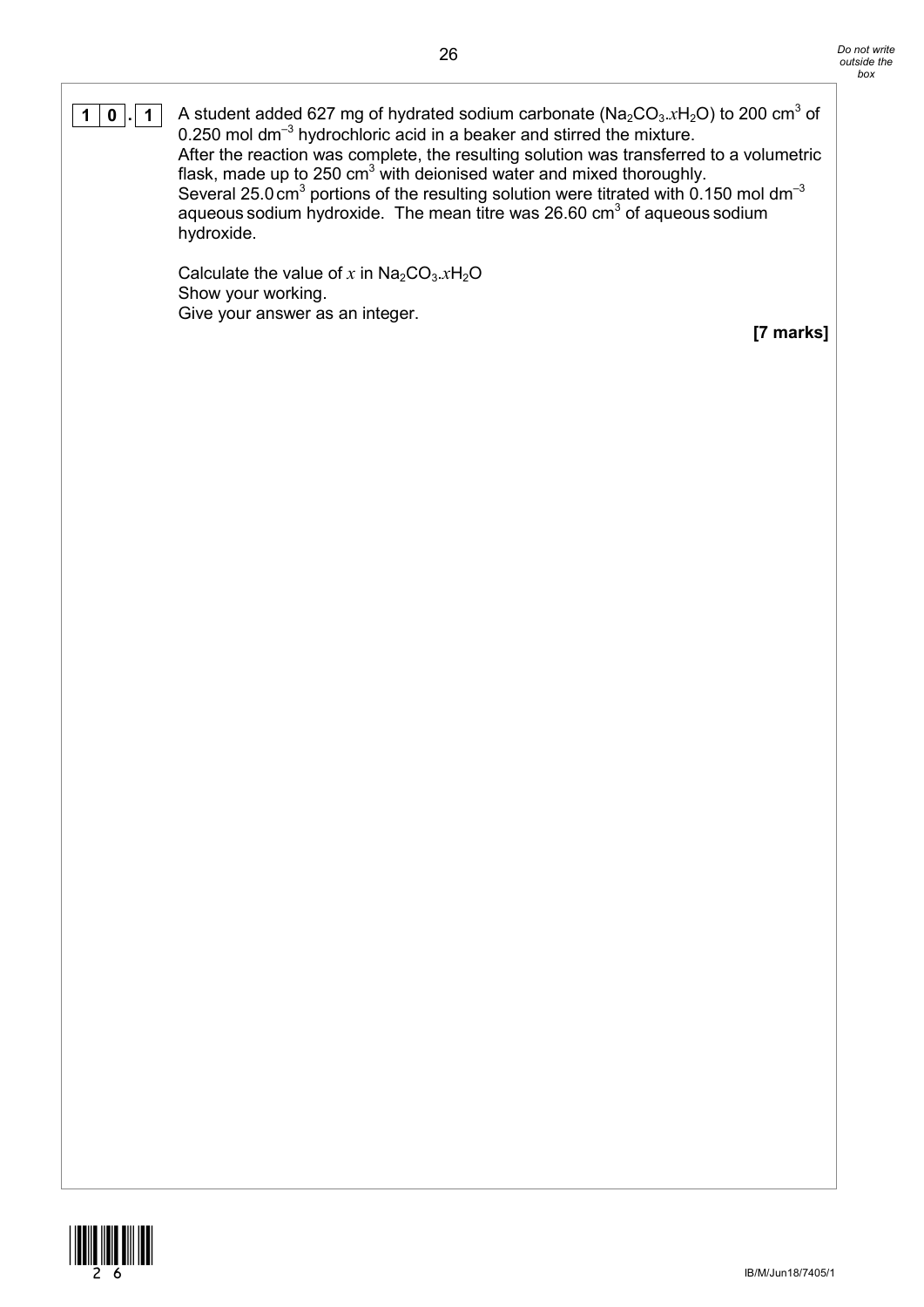Value of *x*

**7**

**END OF QUESTIONS**